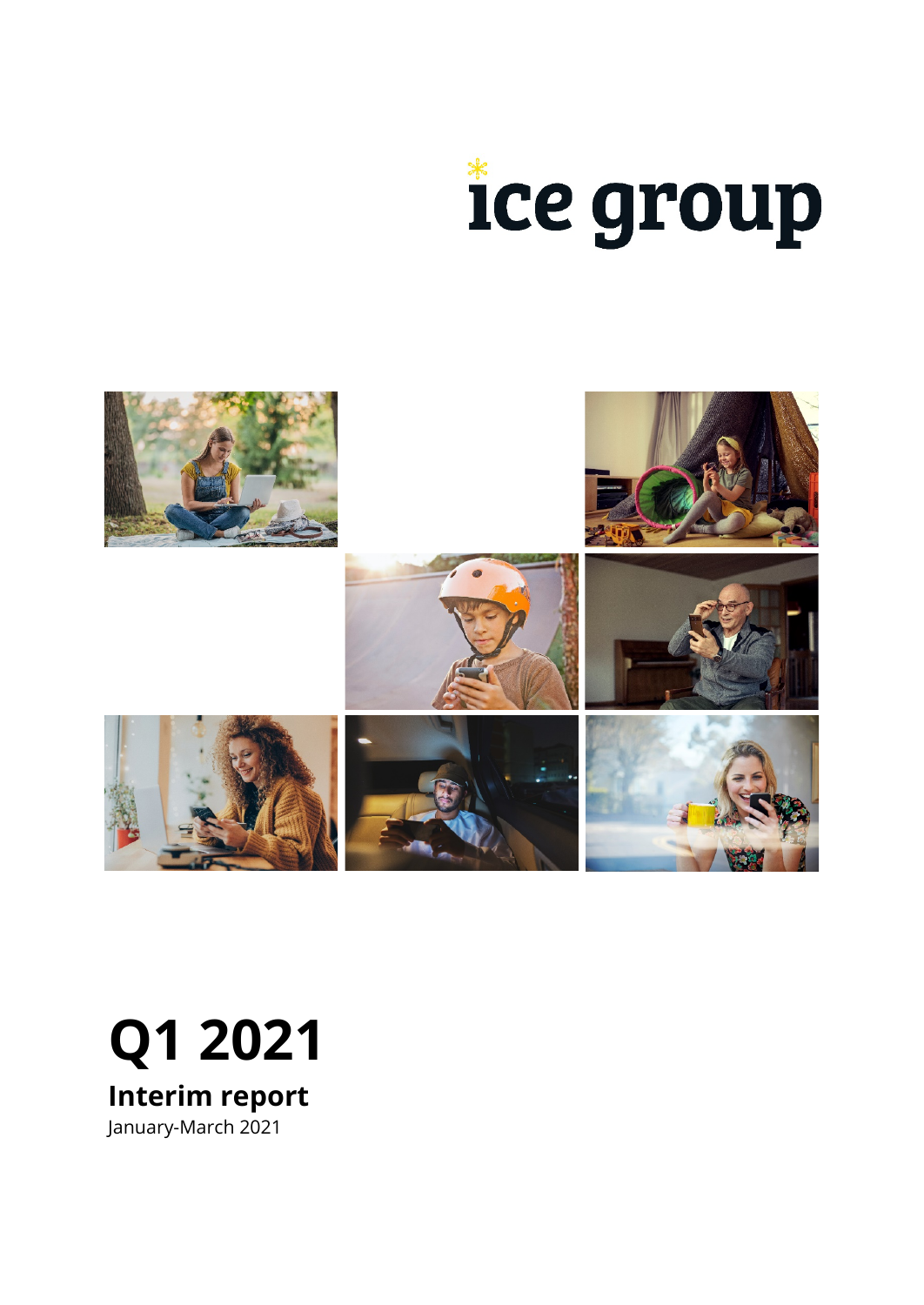

**EIVIND HELGAKER** CEO

# **CEO summary**

Ice Group delivered a record high adjusted EBITDA result in the first quarter of 2021, ending at NOK 86 million compared to NOK 4 million in the same quarter last year. Operating margins are seeing significant increases indicating new earning levels for Ice group. This is a result of our strategic long-term efforts to improve customer offering, network performance, cost position and deliver continuous customer growth. A new national roaming agreement (NRA) that came into effect on 1 January 2021 drives costs down substantially and the EBITDA result of NOK 86 million, equivalent to an adjusted EBITDA-margin of 16% (1%), is in line with Ice Group's guiding for 2021.

Total operating revenue in the quarter was NOK 552 million, a 12% increase from the first quarter last year (NOK 491 million), while smartphone service revenue was up 13% to NOK 426 million (378).

Periodically the first quarter normally delivers lower sales, and was this year also affected by large parts of Norwegian society being in lockdown because of increasing levels of Covid-19. Our own and most of the bigger retail stores of our partners have therefore been temporarily closed, negatively affecting sales in the quarter. However, we continue to grow our customer base and added 11,000 new subscribers in the first quarter, maintaining our market leading win rate in the B2C segment. This is lower than the previous quarter, but at the same level as last year's first quarter, which was partly impacted by closure of retail stores because of the Covid-19 outbreak. With infection rates in the Oslo region now declining, there is an increased expectation that the authorities will allow shopping centres to fully re-open soon.

Revenues from smartphone customers are increasingly important, and we are pleased to have developed a cooperation with Apple that offers Ice customers high quality services and full access to Apple handsets. Our efforts to increase customer satisfaction and further improve customer offerings are paying off, reducing smartphone churn by 6 percentage points from the first quarter last year to 21% in this year's first quarter. This is the lowest quarterly churn ever reported for Ice Group. Churn reduction efforts continues to be a focus for the Ice team to increase the customer experience and further improve the net growth. The Covid-19 related lockdowns have also reduced customer mobility somewhat in the first quarter and this has had a minor positive effect on our churn.

ARPU improved steadily to NOK 226 in this year's first quarter compared to the corresponding quarter last year (224). Retail store sales generally represent higher ARPU compared to other sales channels. The temporary closure of retail stores has therefore also affected ARPU negatively in the first quarter 2021.

Further network build-out is still key to our business plan and improved profitability going forward. We added 103 new 5G-ready smartphone base stations in the first quarter, bringing the total to 2,990. This run-rate is in line with Ice Group's guidance of adding between 300 and 500 base stations in 2021.

Because of our improved network footprint, the share of traffic in our own network continues to improve. Average data on-net share improved to an all time high 90% in the first quarter of 2021, up from 89% in the fourth quarter of 2020 and an increase from 83% in the first quarter last year. On-net share of voice traffic also continued its positive growth in the first quarter 2021, ending at 68% in the quarter. This is up from 63% in the previous quarter and up from 37% in the corresponding quarter last year. Increasing share of data and voice traffic in Ice Group's own network is a key enabler for improved profitability and quality of services.

In sum, our operational and financial parameters continue to point in the direction we want them to. The first quarter as a whole – including macro effects outside our control – demonstrates our strong platform, the scale effects in our business and our competitive advantages. Based on this, we remain confident about achieving our guiding of an adjusted EBITDA-margin of 15-20% in 2021.

Finally, I want to give credit to my colleagues who make such a fantastic effort for Ice during another Covid-19 lock-down and create a work environment that again is on the list of Norway's best workplaces. This year even up from 7th to an impressive 4th place. Congratulations are in order to all my amazing colleagues!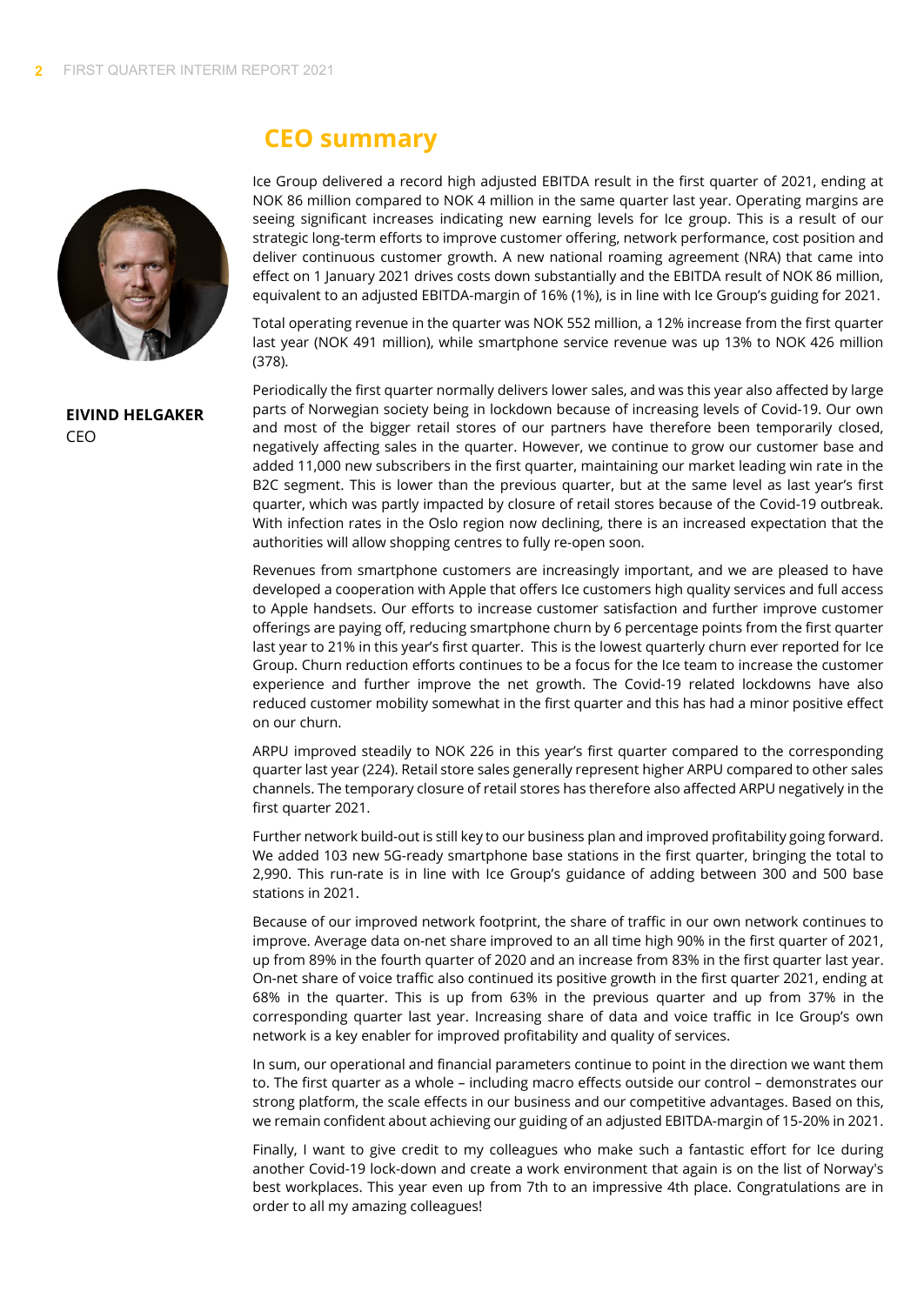# **First quarter highlights**

- **650k smartphone subscriptions at the end of the first quarter**
- **Total service revenues of NOK 510 million, representing a y-o-y growth of 12%**
- **Smartphone service revenues grew by 13% y-o-y to NOK 426 million (378)**  $\frac{1}{2}$
- **Adjusted EBITDA of NOK 86 million (4)**
- **Net result NOK -263 million (-420)**  $\rm{Si}^{\rm{th}}$  .
- **Churn (annualised) reduced to 21 %, a 6 %-point reduction y-o-y**  $\mathbb{R}^+$
- **NOK 1,400 million senior secured bond successfully refinanced at improved terms** 来。

# **Key figures**

|                                                          | First Quarter |        | Full year |
|----------------------------------------------------------|---------------|--------|-----------|
| <b>NOK</b> millions                                      | 2021          | 2020   | 2020      |
| Total service revenues                                   | 510           | 456    | 1,910     |
| Smartphone service revenues                              | 426           | 378    | 1,593     |
| NRA cost                                                 | $-43$         | $-111$ | -441      |
| NRA cost as share of smartphone service revenues         | 10%           | 29%    | 28%       |
| EBITDA adjusted                                          | 86            | 4      | 41        |
| EBITDA adjusted - margin                                 | 16%           | 1%     | 2%        |
| Net result for the period                                | $-263$        | -420   | -974      |
| CAPEX excluding contracts with customers                 | 129           | 147    | 666       |
| Cash flow for the period                                 | 405           | $-234$ | $-411$    |
| No. of smartphone subscriptions, thousand                | 650           | 584    | 639       |
| No. of mobile broadband subscriptions, thousand (Norway) | 76            | 85     | 78        |
| Smartphone ARPU (Average Revenue Per User - in NOK)      | 226           | 224    | 228       |
| Smartphone churn (annualised)                            | 21%           | 27%    | 25%       |
| Smartphone base stations in service                      | 2,990         | 2,238  | 2,887     |
| Average data on-net share                                | 90%           | 83%    | 84%       |
| Average Voice on-net share                               | 68%           | 37%    | 50%       |

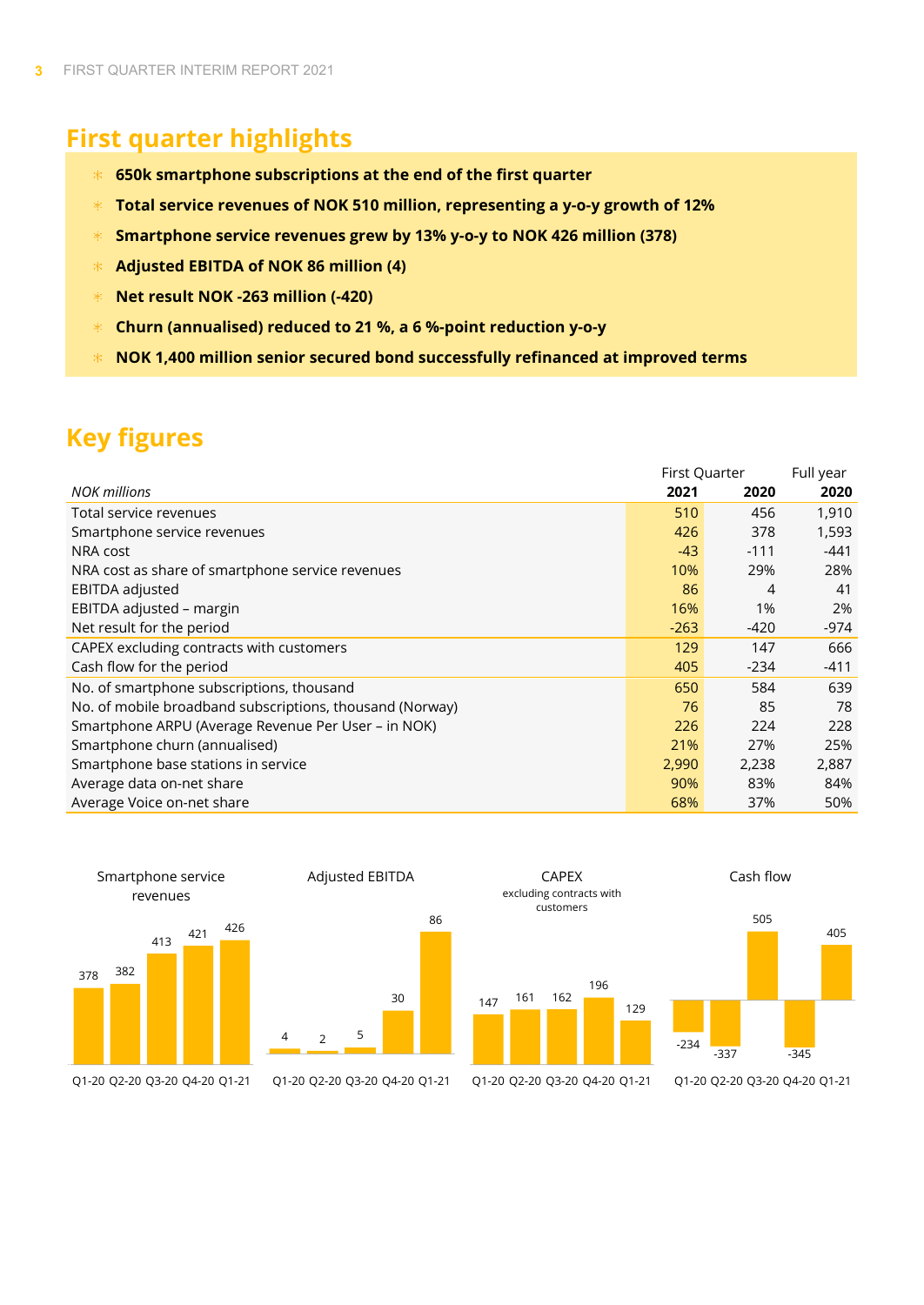

# **Operational development**

**Total smartphone subscribers** at the end of the first quarter 2021 was 650,000, an increase of 11,000 during the quarter. Sale of subscriptions has been negatively affected by the temporary closure of retail stores because of the Covid-19 outbreak. New subscriptions are at the same level as the first quarter last year, which was also affected by the closure of retail shops because of Covid-19.

**Smartphone ARPU** for the first quarter of 2021 was NOK 226, up from NOK 224 in the corresponding quarter last year but down from NOK 231 in the fourth quarter last year. Retail store sales generally represent higher ARPU compared to other sales channels. As such, the

temporary closure Ice Group's retail stores has affected ARPU negatively in the first quarter 2021. Underlying subscription revenues were up approximately NOK 7 compared to the first quarter last year.

**Smartphone churn** ended at 21% for the first quarter of 2021, the lowest quarterly churn ever reported. This is down from 27% in the first quarter of 2020 and down from 23% in the previous quarter. Reducing churn further remain high on the company's agenda. Covid-19 related lockdowns are likely to have contributed towards somewhat lower customer mobility in the first quarter and this has had a positive effect on churn.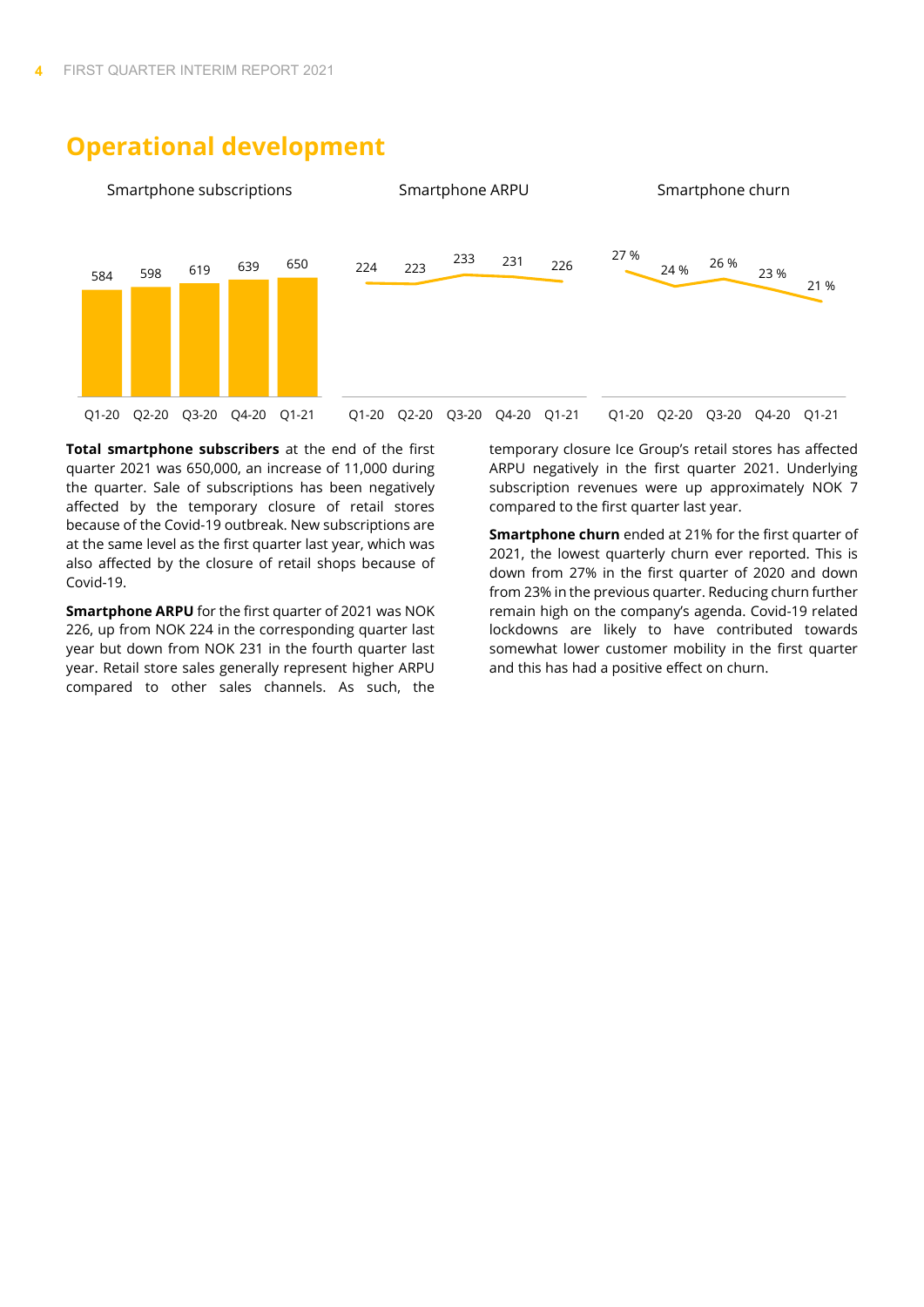

**Total number of smartphone base stations** at the end of the first quarter 2021 was 2,990, an increase of 103 during the quarter. This is at a good level given the challenges posed by the ongoing Covid-19 pandemic and on track with Ice Group's guidance of adding between 300 and 500 base stations in 2021.

**On-net shares** continue to develop positively as the population coverage improves. On-net share of data was 90% in the first quarter of 2021, up from 89% in the fourth quarter of 2020 and up from 83% in the first quarter last year. The data on-net share now peaks above 90%, showing the positive development in on-net share. Onnet share of voice continued the very positive growth in the first quarter 2021, ending at 68% in the quarter. This is up from 63% in the previous quarter and up from 37% in the corresponding quarter last year. Increasing share of data and voice traffic in Ice Group's own network is a key enabler for improved profitability and quality of services.

**National roaming costs as share of smartphone service revenues** was 10% in the first quarter of 2021, a significant reduction from 23% in the fourth quarter of 2020, reflecting the lower cost level of the new NRA agreement that came into effect on 1 January 2021. National roaming costs as share of smartphone service revenues is expected to continue to decline as the network coverage improves.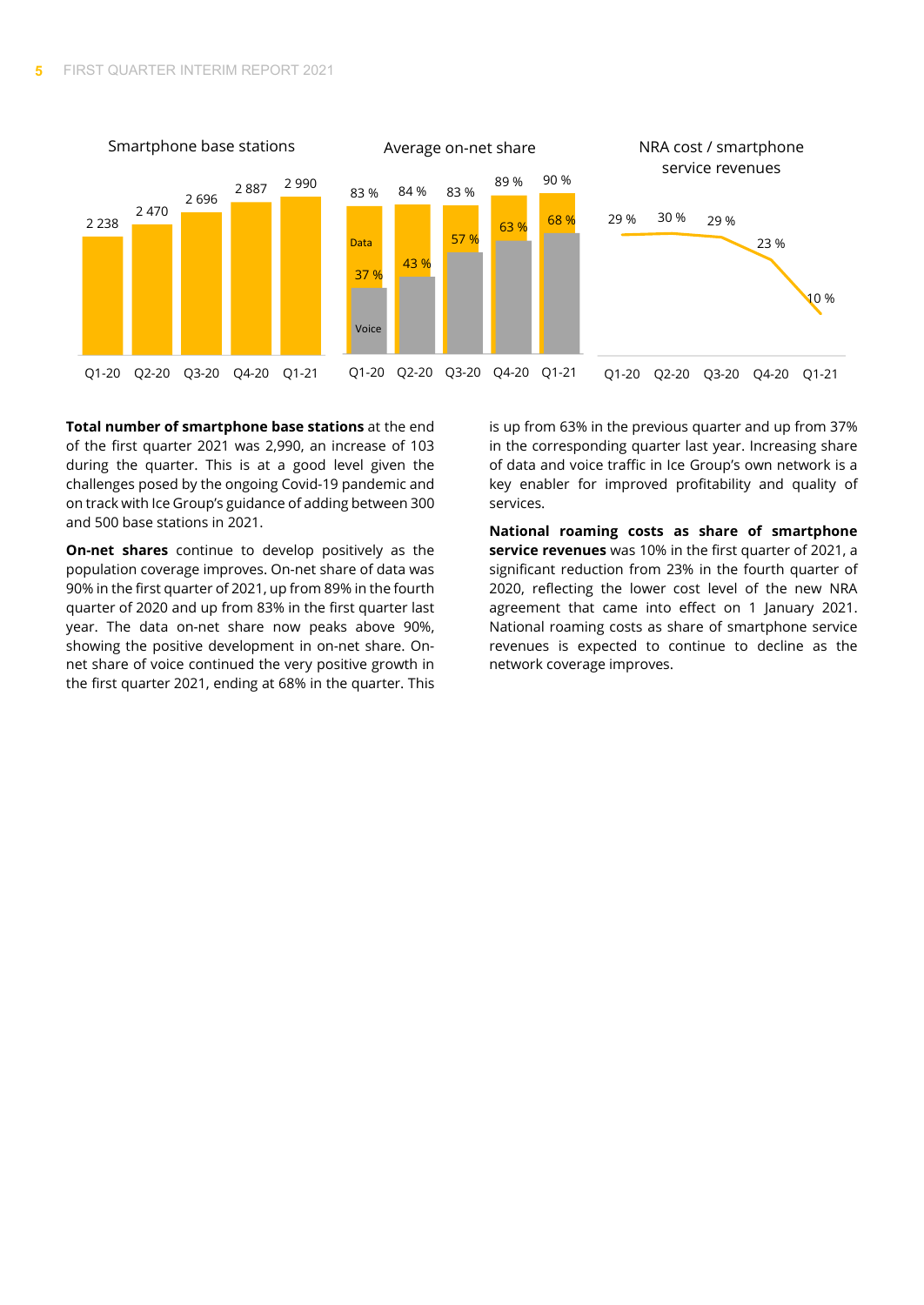# **Financial review**

The comments below are related to Ice Group's development in 2021 compared to 2020.

#### *Turnover, expenses and profit*

The service revenue for the first quarter of 2021 amounted to NOK 510 million (456), a y-o-y growth of 12%.

The cost for the National Roaming ("NRA") for the first quarter amounted to NOK 43 million compared with NOK 111 million, a y-o-y decrease of 61% after new NRAagreement has been effective.

The operating expenses for the first quarter amounted to NOK 149 million compared with NOK 136 million. The operating result for the first quarter improved to NOK - 58 million compared with NOK -117 million.

The net financial items for the first quarter ended at NOK -205 million compared with NOK -302 million.

Non-recurring and non-operational expenses identified during the first three months of 2021 amounted to net NOK 2 million (5), presenting an EBITDA adjusted y-o-y improvement from NOK 4 million to NOK 86 million for the year and a 15%-points margin improvement from 1% to 16% of revenues. Non-recurring items are mainly related to share-based compensation expenses.

#### *Capitalised expenditure (CAPEX)*

The Group's acquisition of non-current assets during the quarter amounted to NOK 129 million (147). The investments are mainly related to the smartphone network build-out project in Norway, both on existing and new sites as well as on core modernisation and IT.

The Group capitalises costs related to contracts with customers as other non-current assets in accordance with IFRS 15. These investments are presented within the working capital in the consolidated statement of cash flows and amounted to NOK 49 million (51) for the first quarter.

#### *Cash flows*

Cash flow from *operating activities* for the first three months of 2021 was NOK 14 million (45). The decrease is due to lower cash flows from working capital partly offset by the increase in EBITDA.

The period's cash flow from *investing activities* was NOK -129 million (-147).

Cash flow from *financing activities* was NOK 521 million (-132) for the quarter. Financing activities in 2021 holds the net proceeds from the NOK 1,400 million bond issue in March 2021 and the bond repayment of NOK 703 million. The Group paid NOK 52 million (59) in interest on borrowings in the quarter. NOK -89 million (-72) relates to lease liability payments for the quarter.

#### *Financial position*

The total assets of the Group were NOK 6,838 million (6,342) at the end of the period, of which total noncurrent assets were NOK 5,376 million (5,206). Total equity ended at -1,978 million (-1,409). The Group's cash position at the end of the period was NOK 1,183 million (958). The Group's borrowings were NOK 5,685 million (4,603) at the end of the period.

#### *Covid-19 impact*

Covid-19 continued to have a negative impact on the Group in the first quarter due to travel restrictions leading to a lack of international roaming revenues, estimated to be NOK 7 million compared to the first quarter of 2020.

The financial markets have normalised after the initial lows allowing Ice Group to refinance its secured bond at favourable terms in the first quarter of 2021. However, the uncertainty surrounding Covid-19 implies a continuing risk going forward. This risk and potential mitigating measures is reflected in the Group's guidance and outlook.

#### **Personnel and organisation**

At the end of the period, the number of employees in the group amounted to 270 (250 FTEs) versus 229 for the equivalent period the previous year, an increase of 41 employees for the year. Including external resources, such as dedicated people with contract suppliers and subcontractors, the Group employed 392 (380) people.

#### **Related party transactions**

No transactions with related parties during the period.

#### **Risks and uncertainties**

Ice Group's continuing operations are in the highly competitive and regulated mobile telecommunications industry in Norway and is exposed to certain risks that could have impact on earnings or its financial position. Ice Group has defined risk as anything that could have a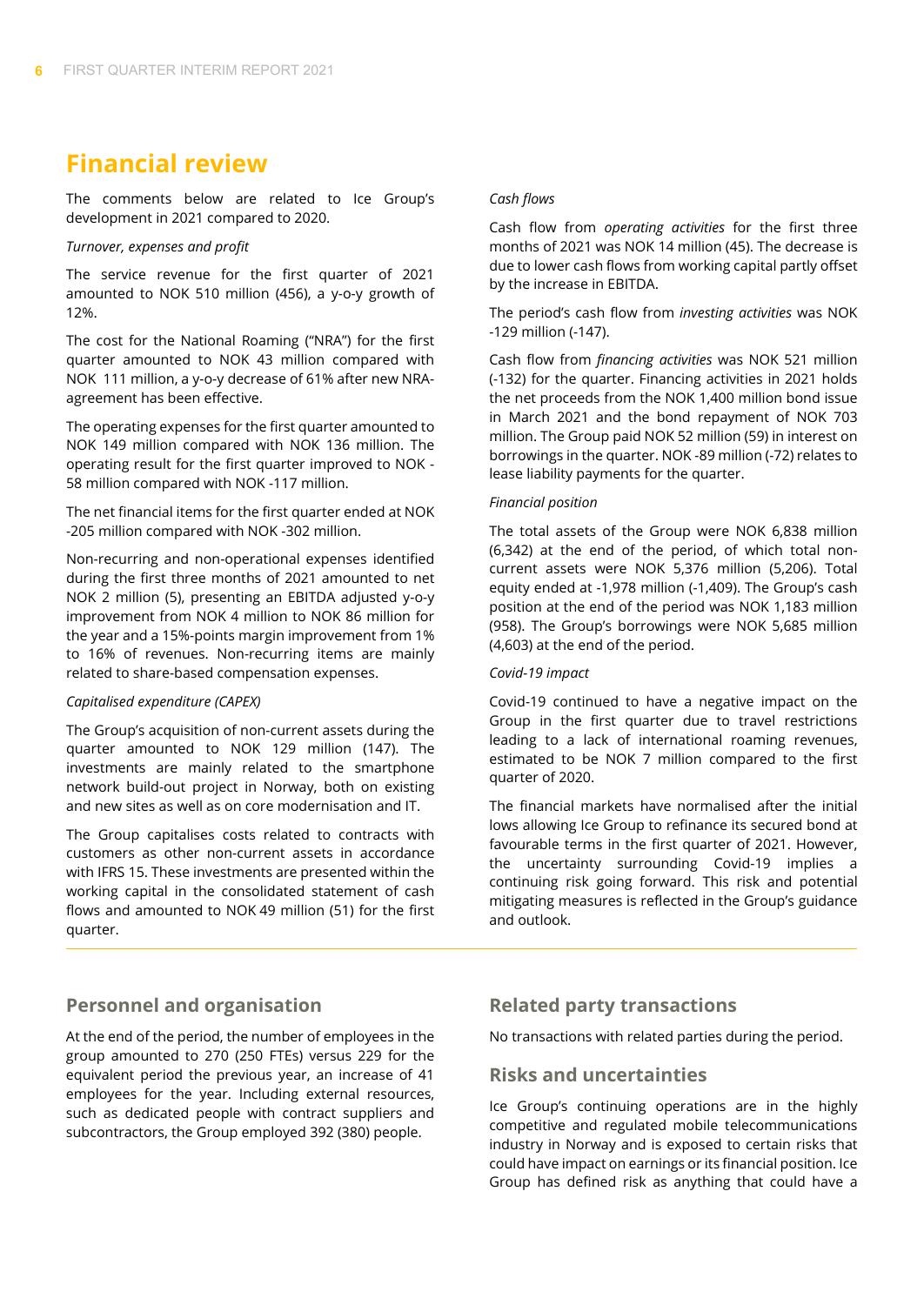material adverse effect on the achievement of its goals or activities. Risks can be threats, uncertainties or lost opportunities relating to Ice Group's current or future operations. Ice Group divides the risks into related to the industry in which the company operates, risk related to the operations of the group and risks related to financing of the business. The most significant risks and uncertainties that are expected to remain for the next three months are described below.

The COVID-19 pandemic outbreak shows that disease outbreaks can put significant restrictions on the prerequisites for continuing operations of assets, including movement of people and their ability to get to their place of work. Such restrictions on and the outbreak itself could have an adverse impact on Ice Group's business, including on supply of both network equipment and handsets or other customer premises, equipment, and could also impact the availability and performance of service staff with our suppliers. A general reduction in macroeconomic activity, both domestic and international, following the COVID-19 disease outbreak could directly impact the growth and/or demand for the services Ice Group provides, which could result in lower service revenues, and thereby have a material adverse effect on Ice Group's business, financial condition and results of operations.

As significant industry risks management identifies the risk that the earnings and financial condition could be affected by the general conditions within the telecommunications industry, the regulatory environment being a significant component as well as the continuing rapid technological development, both which could increase competition, and thereby potentially limit the Groups' ability to increase or maintain its market share or product prices, or require the Company to make substantial additional capital investments.

As significant operational risks, management sees the risk that it may not be able to successfully carry out its strategy or realise any or all of its anticipated gains in market share, higher ARPU and cost scalability. It also identifies that it is dependent on a national roaming agreement until it has sufficient coverage through its own network in order to secure access to a network when customers travel outside of Ice Group's own network coverage. The related strategy to build out the network faces the risks of being dependent on suppliers and vendors in order to continue its investments in maintaining, upgrading and expanding its technical network. Furthermore, there is a risk of significant IT or network outages in the future, which could harm the company's reputation, and thereby the ability to grow the revenues. Ice Group's networks are also vulnerable to

damage or service interruptions, including interruptions or data breaches coming from targeted cyber-attacks. As another operational risk, management identifies the risk of financial loss, disruption or damage to Ice Group's reputation from some sort of failure of its information technology systems, or loss, alteration or unauthorised disclosure of personal data handled by the Group.

Amongst financing risks, the Group has a substantial amount of debt and debt service obligations and exposure to currency movements. As a result of this, the Group may be required to dedicate a large portion of its cash flow from operations to service debt and fund repayments on the Group's debt, thereby reducing the availability of its cash flow to fund working capital, capital expenditures and other general corporate purposes and restrict its ability to distribute dividends. Further, the Group's substantial debt may limit the Group's flexibility in planning for, or reacting to, changes in the Group's business or the industry in which it operates, limit the Group's ability to raise equity capital in the future, limit the ability to refinance current debt or raise additional debt and/or restrict the Group from making strategic acquisitions, investments or exploiting business opportunities or the ability to successfully implement its business strategy. Participation in frequency licences auctions held by the authorities is necessary for the Group to continue to grow, and the outcome of those auctions may impact the Group's competitive position.

#### **Guidance and outlook**

The continued smartphone network build-out in Norway is a key element in Ice Group's business plan. In 2021, the plan is to introduce between 300 and 500 new base stations. This will increase our population coverage and share of on-net data and voice.

The total cost of national roaming is expected to be approximately NOK ~200 million in 2021.

The Group expects to have a capex to sales ratio, excluding contracts with customers. of approximately 20- 25% in 2021.

Further the Group expects to deliver an adjusted EBITDA margin of 15-20% in 2021.

#### **Events after the closing of the period**

On 12 April 2020, GoldenTree submitted a pleading to the court in the dispute described in note 8. GoldenTree admits that it received information about the disputed historic transactions when they took place, and agrees to refer the dispute to mediation in June 2021. Refer to note 9 for further information.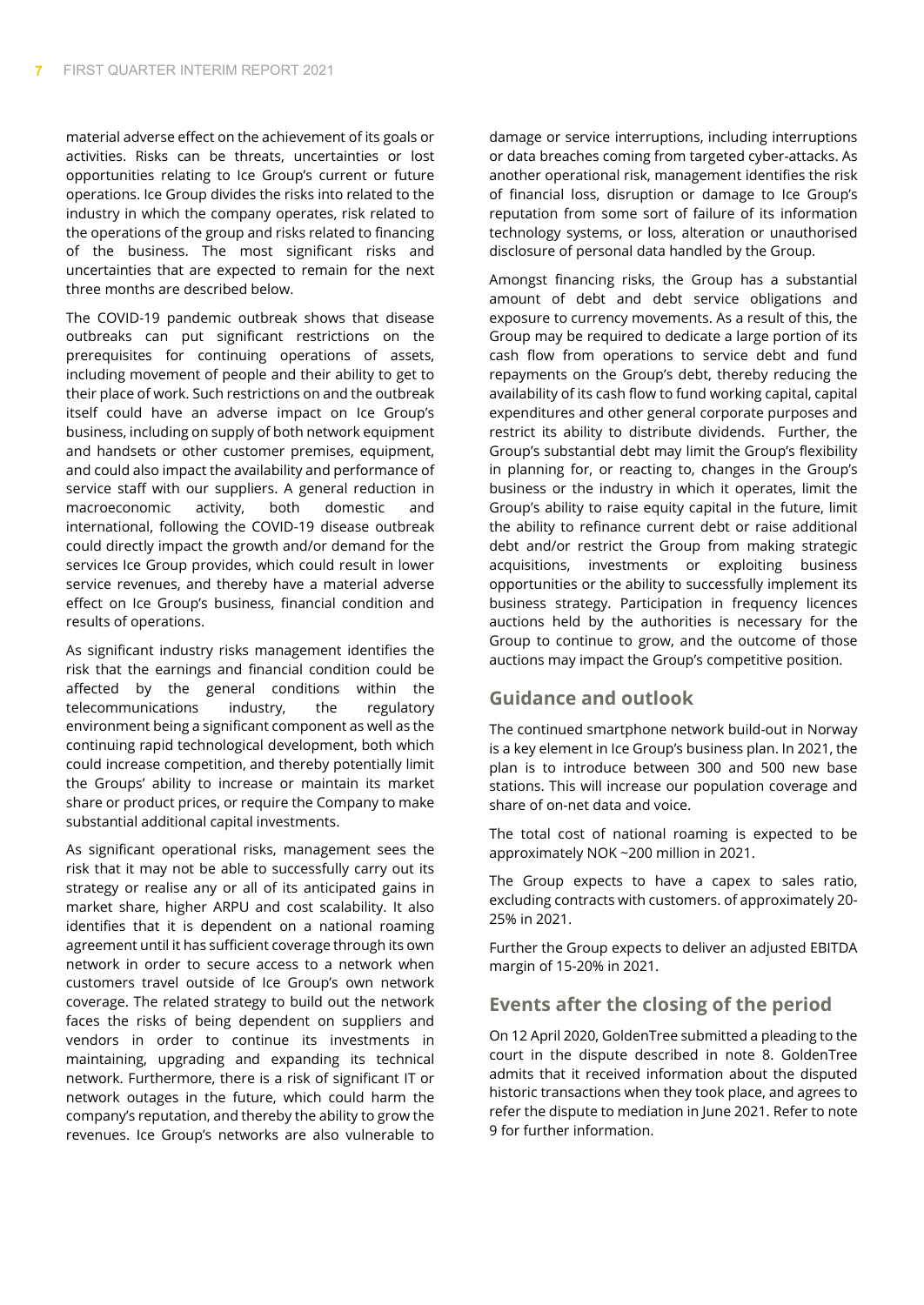#### **Legal disclaimer**

Certain statements in this Ice Group ASA report are forward-looking and the actual outcomes may be materially different. In addition to the factors discussed, other factors could have an impact on actual outcomes. Such factors include developments for customers, competitors, the impact of economic and market conditions, national and international legislation and regulations, fiscal regulations, fluctuations in exchange rates and interest rates and political risks.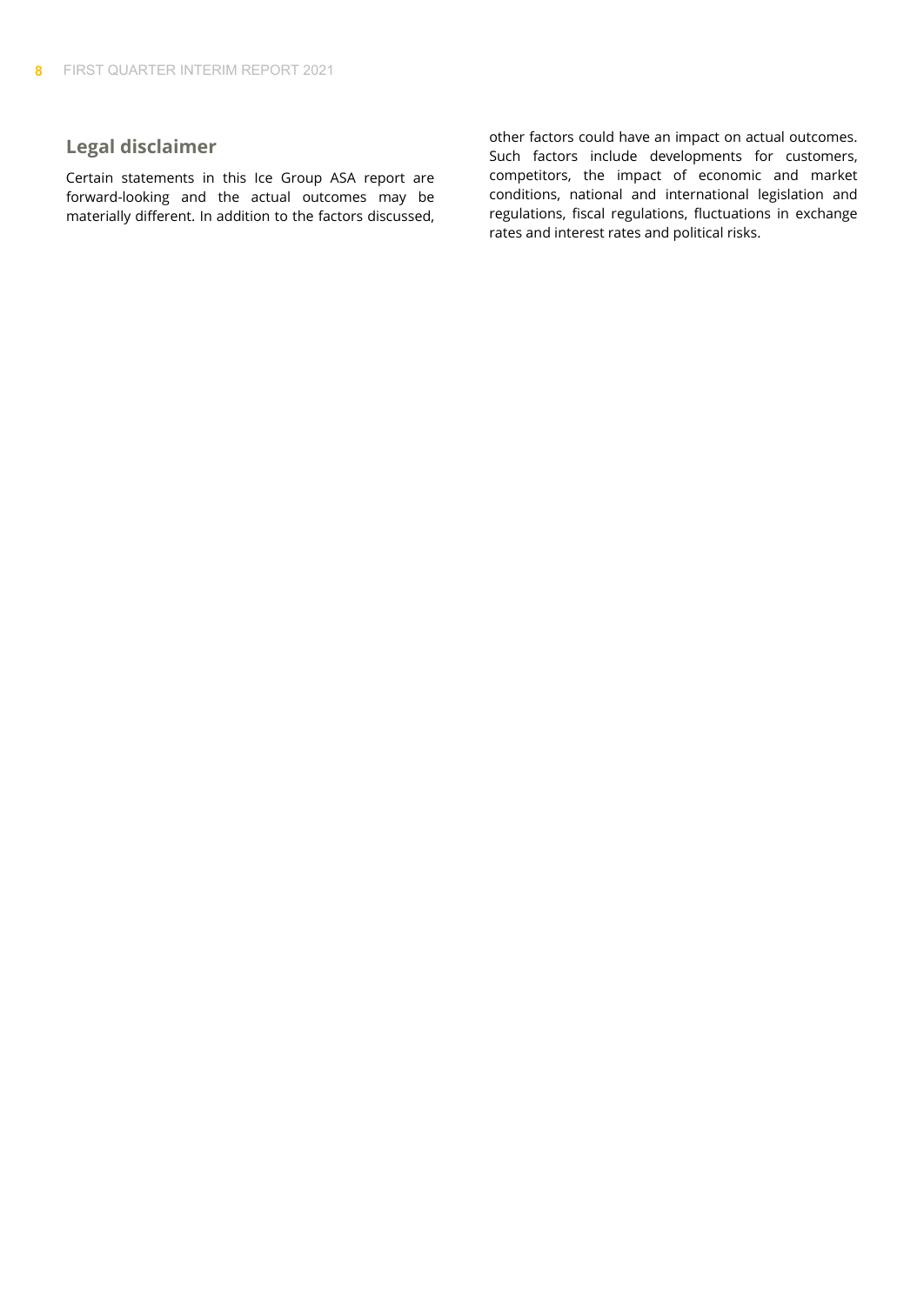# **CONDENSED CONSOLIDATED INTERIM FINANCIAL REPORTS**

#### **CONDENSED CONSOLIDATED STATEMENTS OF COMPREHENSIVE INCOME**

|                                               |      | First Quarter  |         | Full year |
|-----------------------------------------------|------|----------------|---------|-----------|
| <b>NOK millions</b><br><b>Note</b>            |      | 2021           | 2020    | 2020      |
| Service revenue                               | 4, 5 | 510            | 456     | 1,910     |
| Other operating revenue                       | 5    | 42             | 35      | 184       |
| <b>Total operating revenue</b>                | 4, 5 | 552            | 491     | 2,094     |
|                                               |      |                |         |           |
| National roaming expenses                     |      | $-43$          | $-111$  | -441      |
| Operating expenses                            |      | $-149$         | $-136$  | $-576$    |
| Sales and administrative expenses             |      | $-207$         | $-185$  | $-816$    |
| Employee benefit expenses                     |      | $-69$          | $-61$   | $-245$    |
| Depreciation, amortisation, impairment losses | 7    | $-142$         | $-116$  | $-528$    |
| <b>Total operating expenses</b>               |      | $-610$         | $-608$  | $-2,606$  |
|                                               |      |                |         |           |
| <b>Operating result</b>                       |      | $-58$          | $-117$  | $-512$    |
|                                               |      |                |         |           |
| Financial items - net                         | 6    | $-205$         | $-302$  | $-464$    |
| <b>Result before tax</b>                      |      | $-263$         | $-420$  | $-976$    |
|                                               |      |                |         |           |
| Income taxes                                  |      | $\overline{0}$ | -0      | 2         |
| Net result for the period                     |      | $-263$         | $-420$  | $-974$    |
|                                               |      |                |         |           |
| Items that may be subsequently                |      |                |         |           |
| reclassified to profit loss:                  |      |                |         |           |
| Translation differences on foreign operations |      | 72             | $-103$  | $-97$     |
| Other comprehensive income                    |      | 72             | $-103$  | $-97$     |
| Total comprehensive income for the period     |      | $-191$         | $-523$  | $-1,071$  |
|                                               |      |                |         |           |
| Net result for the period attributable to:    |      |                |         |           |
| Equity holders of the Parent Company          |      | $-263$         | $-420$  | $-974$    |
| Net result for the period                     |      | $-263$         | $-420$  | $-974$    |
|                                               |      |                |         |           |
| Total comprehensive income attributable to:   |      |                |         |           |
| Equity holders of the Parent Company          |      | $-191$         | $-523$  | $-1,071$  |
| Total comprehensive income for the period     |      | $-191$         | $-523$  | $-1,071$  |
|                                               |      |                |         |           |
| Earnings per share (NOK)                      |      |                |         |           |
| Basic earnings per share                      |      | $-1,30$        | $-2,08$ | $-4.83$   |
| Diluted earnings per share                    |      | $-1,30$        | $-2,08$ | $-4,83$   |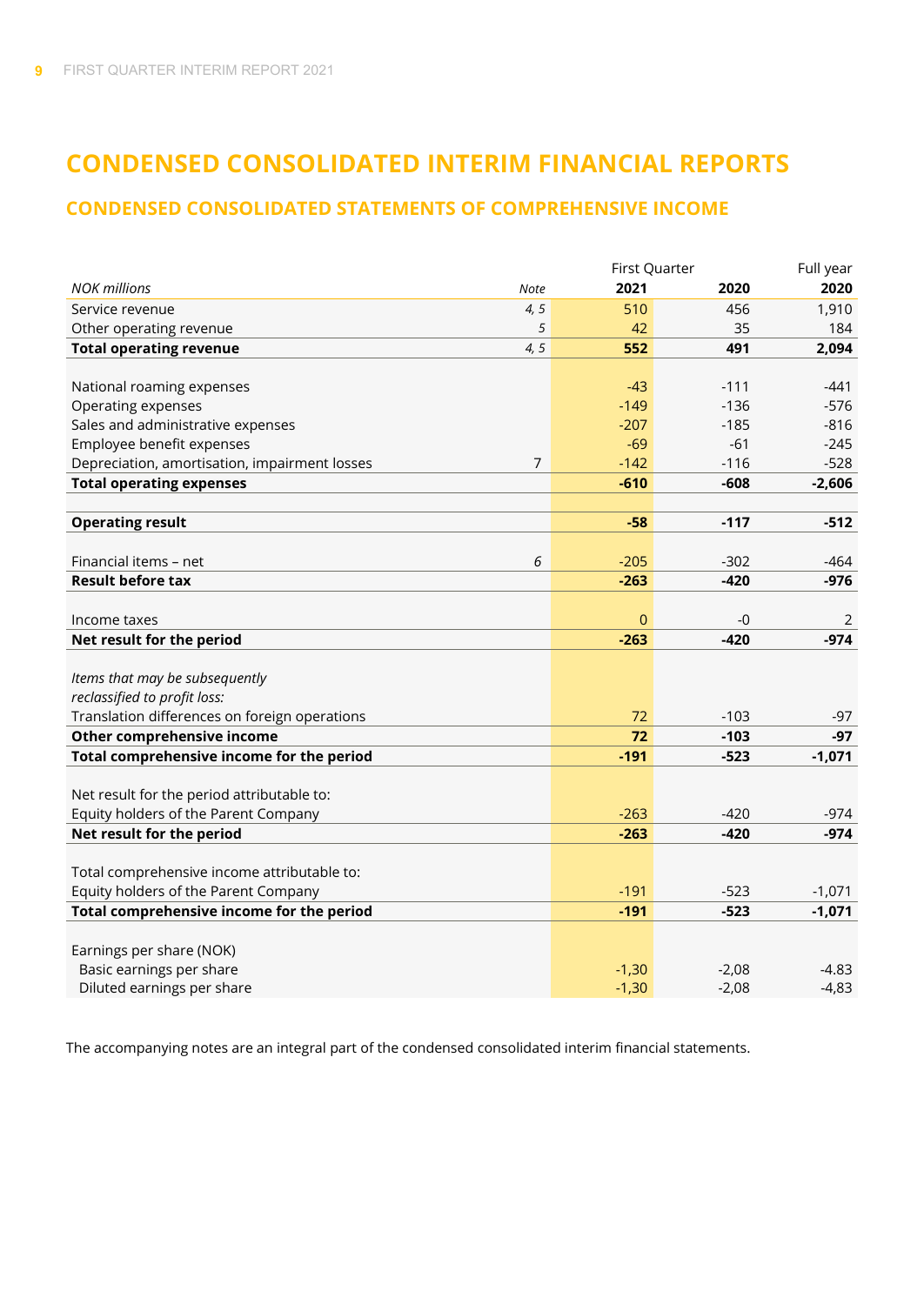#### **CONDENSED CONSOLIDATED STATEMENTS OF FINANCIAL POSITION**

| <b>NOK millions</b><br>Note                            |                | 31 Mar<br>2021 | 31 Mar<br>2020 | 31 Dec<br>2020 |
|--------------------------------------------------------|----------------|----------------|----------------|----------------|
| <b>ASSETS</b>                                          |                |                |                |                |
| Intangible assets                                      | 7              | 1,980          | 2,036          | 1,984          |
| Tangible assets                                        | $\overline{7}$ | 3,002          | 2,791          | 2,916          |
| Other non-current assets                               |                | 394            | 379            | 408            |
| <b>Total non-current assets</b>                        |                | 5,376          | 5,206          | 5,307          |
|                                                        |                |                |                |                |
| Inventory                                              |                | 7              | 13             | 6              |
| Trade receivables                                      |                | 158            | 137            | 178            |
| Other receivables                                      |                | 1              | 1              | 14             |
| Prepaid expenses and accrued income                    |                | 112            | 28             | 90             |
| Cash and cash equivalents                              |                | 1,183          | 958            | 779            |
| <b>Total current assets</b>                            |                | 1,461          | 1,137          | 1,068          |
|                                                        |                |                |                |                |
| <b>TOTAL ASSETS</b>                                    |                | 6,838          | 6,342          | 6,375          |
|                                                        |                |                |                |                |
| EQUITY AND LIABILITIES                                 |                |                |                |                |
| Equity attributable to the Parent Company shareholders | 2              | $-1,978$       | $-1,409$       | $-1,793$       |
| <b>TOTAL EQUITY</b>                                    |                | $-1,978$       | $-1,409$       | $-1,793$       |
|                                                        |                |                |                |                |
| Borrowings                                             | 3              | 5,685          | 4,603          | 5,004          |
| Non-current lease liabilities                          | $\overline{7}$ | 1,797          | 1,941          | 1,769          |
| Other non-current liabilities                          |                | 306            | 303            | 306            |
| <b>Total non-current liabilities</b>                   |                | 7,787          | 6,848          | 7,079          |
|                                                        |                |                |                |                |
| Trade payables                                         |                | 138            | 259            | 283            |
| Current lease liabilities                              | $\overline{7}$ | 265            | 87             | 176            |
| Other liabilities                                      |                | 29             | 20             | 24             |
| Accrued expenses and deferred income                   |                | 597            | 537            | 606            |
| <b>Total current liabilities</b>                       |                | 1,028          | 903            | 1,089          |
|                                                        |                |                |                |                |
| <b>TOTAL LIABILITIES</b>                               |                | 8,816          | 7,752          | 8,168          |
|                                                        |                |                |                |                |
| <b>TOTAL EQUITY AND LIABILITIES</b>                    |                | 6,838          | 6,342          | 6,375          |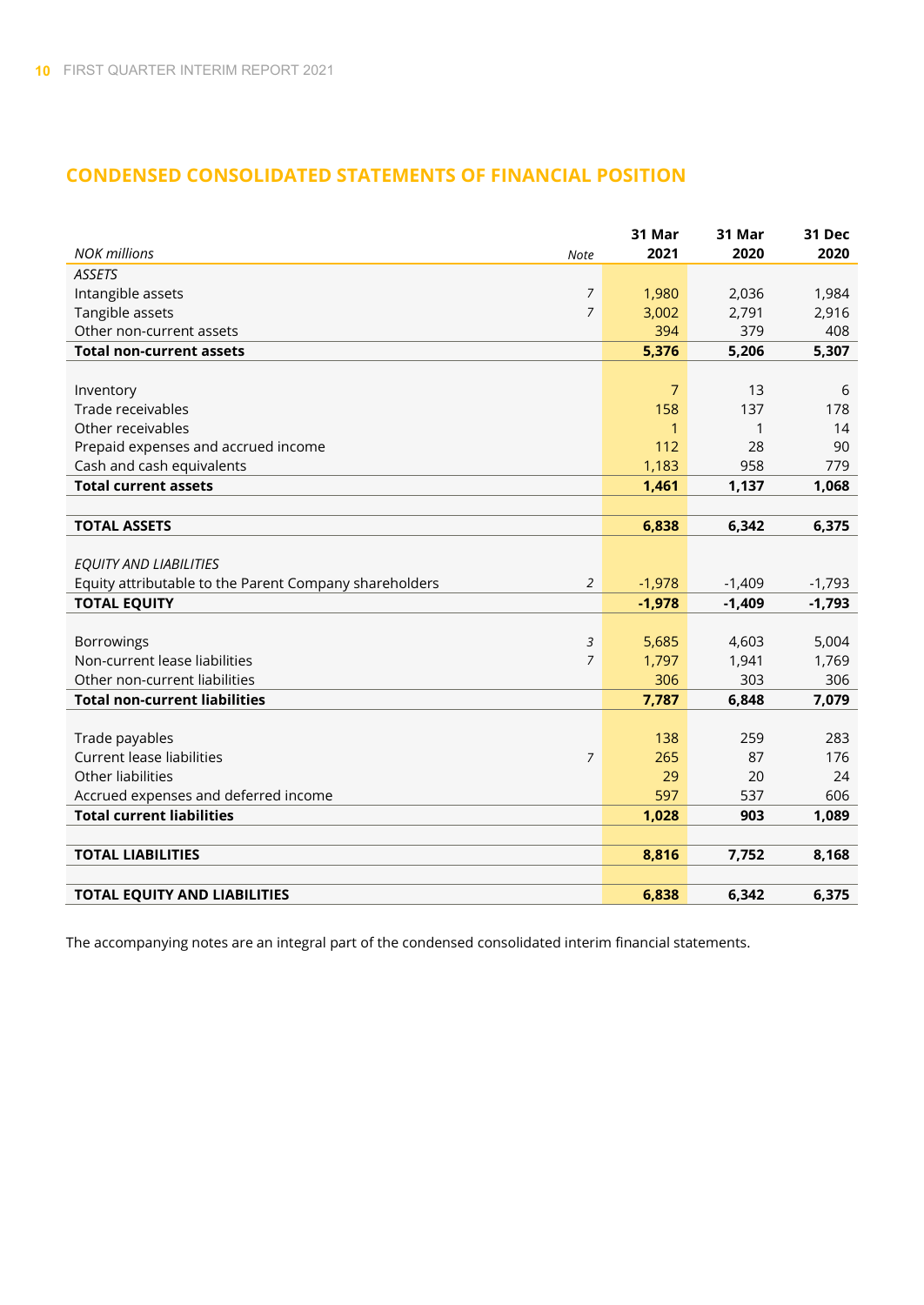#### **CONDENSED CONSOLIDATED STATEMENTS OF CHANGES IN EQUITY**

|                                                   | Attributable to the shareholders of the Parent Company |             |          |                |                     |  |  |
|---------------------------------------------------|--------------------------------------------------------|-------------|----------|----------------|---------------------|--|--|
|                                                   |                                                        | Other       |          |                |                     |  |  |
|                                                   | Share                                                  | contributed |          | Retained       |                     |  |  |
| <b>NOK millions</b>                               | capital                                                | capital     | Reserves | earnings       | <b>Total Equity</b> |  |  |
| Opening balance 1 January 2020                    | 182                                                    | 11,412      | -34      | $-12,449$      | -889                |  |  |
| Net result for the period                         |                                                        |             |          | $-420$         | $-420$              |  |  |
| Other comprehensive income for the period         |                                                        |             |          |                |                     |  |  |
| Translation differences on foreign operations     |                                                        |             | $-103$   |                | 103                 |  |  |
| Total comprehensive income for the period         |                                                        |             | $-103$   | $-420$         | $-523$              |  |  |
| Capital contribution from share-based payments    |                                                        |             |          | 3              | 3                   |  |  |
| <b>Total transactions with owners,</b>            |                                                        |             |          | 3              | 3                   |  |  |
| recognised directly in equity                     |                                                        |             |          |                |                     |  |  |
| <b>Closing balance 31 March 2020</b>              | 182                                                    | 11,412      | $-137$   | $-12,866$      | $-1,409$            |  |  |
| Net result for the period                         |                                                        |             |          | $-555$         | $-555$              |  |  |
| Other comprehensive income for the period         |                                                        |             |          |                |                     |  |  |
| Translation differences on foreign operations     |                                                        |             | 6        |                | 6                   |  |  |
| Total comprehensive income for the period         |                                                        |             | 6        | $-555$         | $-548$              |  |  |
| Capital contribution from share-based payments    |                                                        |             |          | 14             | 14                  |  |  |
| New share issue                                   |                                                        | 3           |          |                | 3                   |  |  |
| Convertible bond issue                            |                                                        | 144         |          | 4              | 148                 |  |  |
| <b>Total transactions with owners,</b>            |                                                        | 147         |          | 18             | 165                 |  |  |
| recognised directly in equity                     |                                                        |             |          |                |                     |  |  |
| <b>Closing balance 31 December 2020</b>           | 182                                                    | 11,559      | $-131$   | $-13,403$      | $-1,793$            |  |  |
| Net result for the period                         |                                                        |             |          | $-263$         | $-263$              |  |  |
| Other comprehensive income for the period         |                                                        |             |          |                |                     |  |  |
| Translation differences on foreign operations     |                                                        |             | 72       |                | 72                  |  |  |
| Total comprehensive income for the period         |                                                        |             | 72       | $-263$         | $-191$              |  |  |
| Capital contribution from share-based payments    |                                                        |             |          | $\overline{2}$ | $\overline{2}$      |  |  |
| New share issue                                   |                                                        |             |          |                |                     |  |  |
| Convertible bond                                  |                                                        |             |          | 3              | 3                   |  |  |
| <b>Total transactions with owners, recognised</b> |                                                        |             |          | 6              | 6                   |  |  |
| directly in equity                                |                                                        |             |          |                |                     |  |  |
| <b>Closing balance 31 March 2021</b>              | 182                                                    | 11,559      | -59      | $-13.660$      | $-1,978$            |  |  |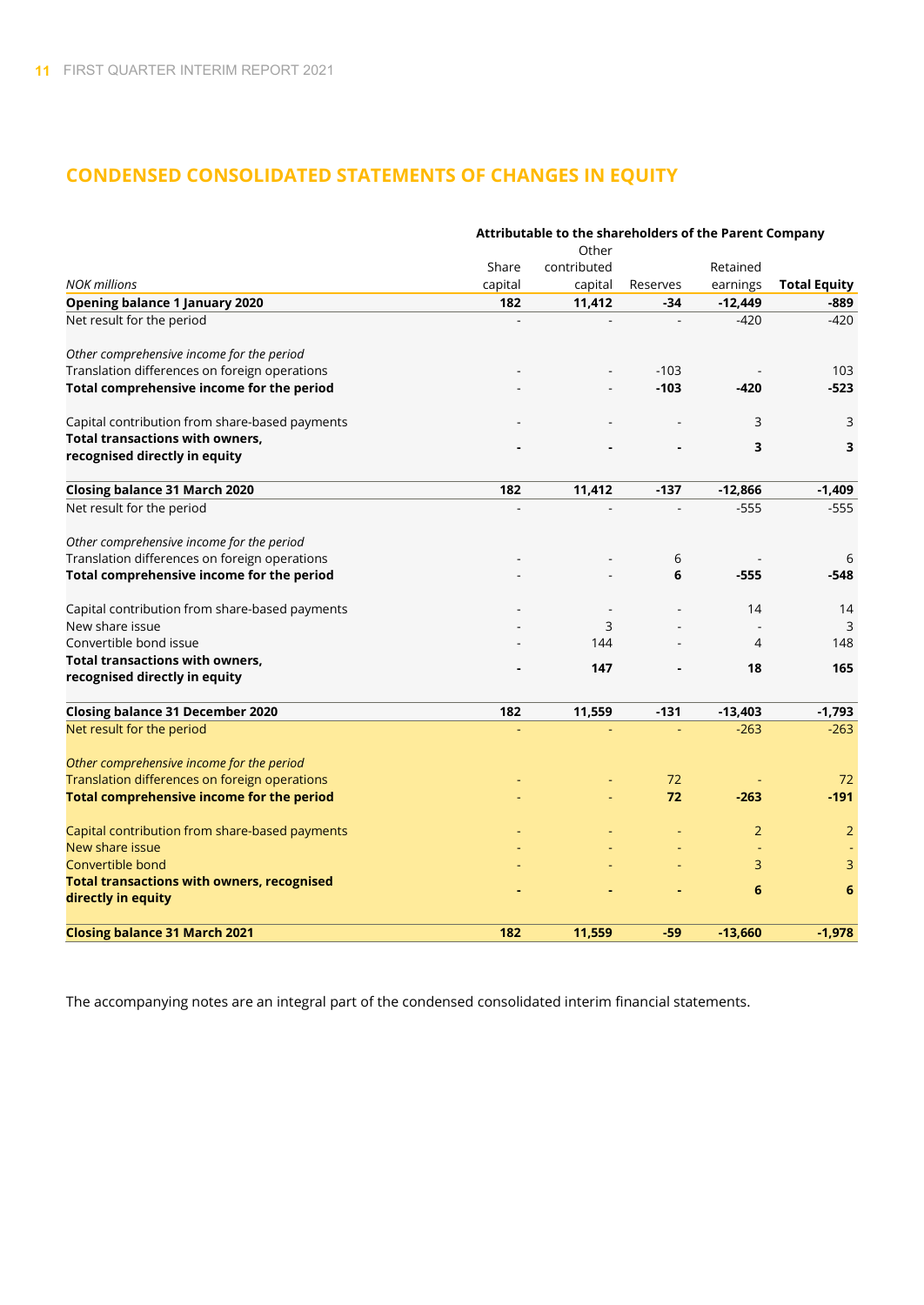#### **CONDENSED CONSOLIDATED STATEMENTS OF CASH FLOWS**

|                                                         | First Quarter |        | Full year |
|---------------------------------------------------------|---------------|--------|-----------|
| <b>NOK millions</b>                                     | 2021          | 2020   | 2020      |
| Result before tax                                       | $-263$        | $-420$ | $-976$    |
| Interest expenses related to leases                     | 39            | 37     | 143       |
| Paid interest expense                                   | 52            | 59     | 202       |
| Depreciation & amortisation of non-current assets       | 110           | 87     | 409       |
| Depreciation & amortisation of right-of-use assets      | 32            | 29     | 119       |
| Depreciation & amortisation of contracts with customers | 63            | 55     | 257       |
| Net interest expense                                    | 68            | 36     | 190       |
| Adjustments for other non-cash items                    | 18            | 162    | $-63$     |
| Change in inventory                                     | $-1$          | $-3$   | 3         |
| Change in current receivables                           | 12            | 48     | 51        |
| Change in current liabilities                           | $-66$         | 8      | 9         |
| Change in contracts with customers                      | $-49$         | $-51$  | $-282$    |
| Cash flows from operating activities                    | 14            | 45     | 61        |
|                                                         |               |        |           |
| Investments in intangible assets                        | $-11$         | $-16$  | $-125$    |
| Investments in tangible assets                          | $-118$        | $-131$ | $-540$    |
| Net cash flows from other financial assets              | $-0$          | 0      | 2         |
| <b>Cash flows from investing activities</b>             | $-129$        | $-147$ | $-664$    |
|                                                         |               |        |           |
| Financing from equity holders                           |               |        | 147       |
| Borrowings                                              | 1,365         |        | 545       |
| Repayments                                              | $-703$        | 0      | $-57$     |
| Payments related to lease liabilities                   | $-89$         | $-72$  | $-239$    |
| Interest paid, borrowings                               | $-52$         | $-59$  | $-203$    |
| <b>Cash flows from financing activities</b>             | 521           | $-132$ | 193       |
|                                                         |               |        |           |
| Cash flow for the period                                | 405           | $-234$ | $-411$    |
|                                                         |               |        |           |
| Cash and cash equivalents Beginning of Period           | 779           | 1,183  | 1,183     |
| Exchange rate difference in cash and                    | $-1$          | 9      | 7         |
| cash equivalents                                        |               |        |           |
| Cash and cash equivalents End of Period                 | 1,183         | 958    | 779       |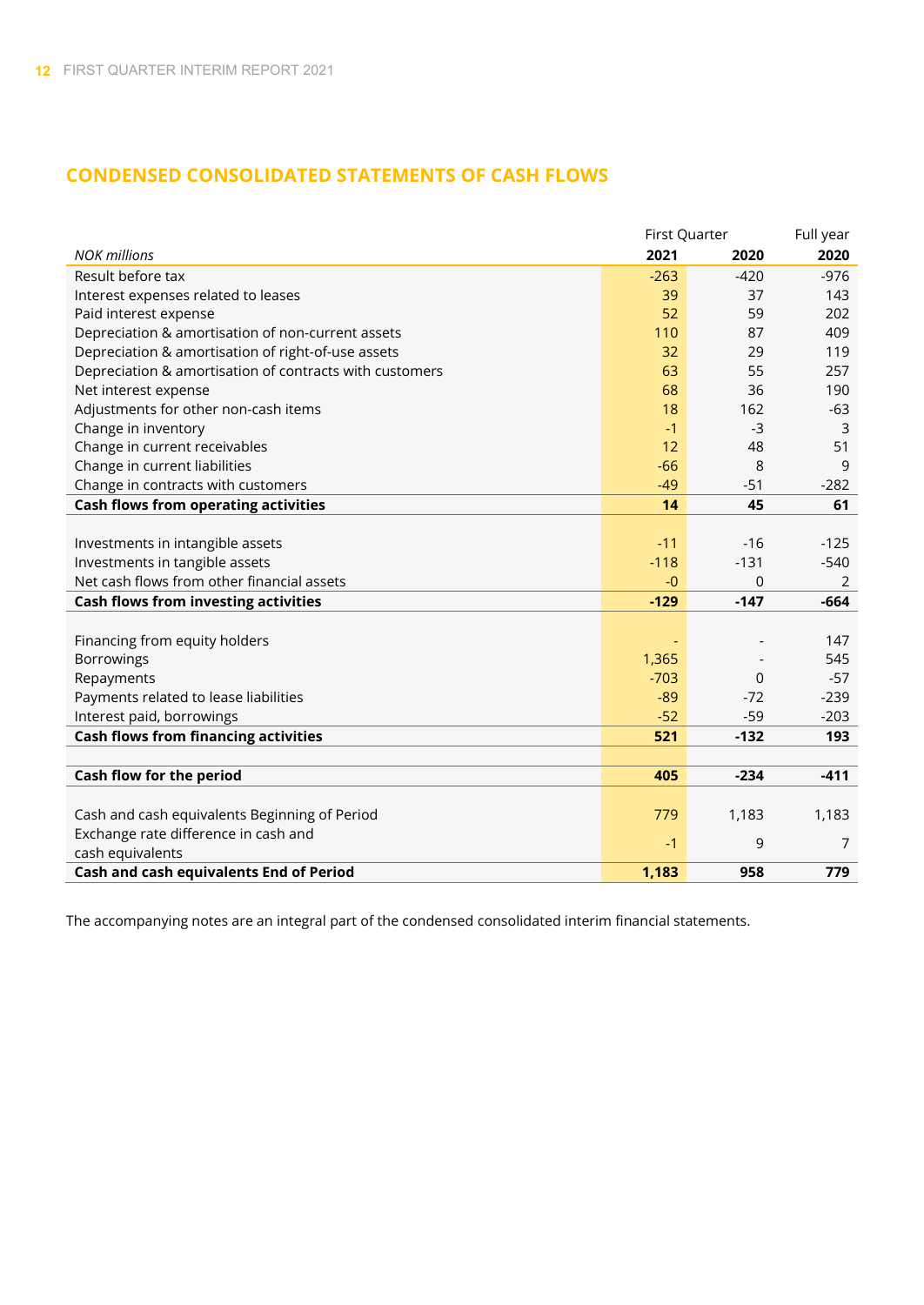## **NOTES TO THE FINANCIAL REPORT**

#### **General information**

Ice Group ASA ("the Company") is a limited liability company incorporated in Norway and is with its subsidiaries (together, "the Group" or "Ice Group") a Norwegian telecom operator under the trademark ice. The business is to provide telecommunications services,

including wireless data services, voice, messaging, mobile broadband services, telephony and other related telecom services. The Company is listed at Euronext Expand in Norway with ticker "ICE". The major shareholder is AI Media Holdings (NMT) LLC, Delaware.

#### **Note 1 – Accounting principles**

#### **Basis of preparation**

This interim report has been prepared in accordance with IAS 34, *Interim Financial Reporting*. The report does not contain all the information and disclosures required in an annual financial report and should be read in conjunction with the Group's annual report for 2020, which can be found at www.icegroup.com.

The preparation of financial statements in conformity with IFRS requires the use of certain critical accounting estimates. It also requires management to make certain judgments in applying the Group's accounting policies.

These condensed consolidated interim financial statements have not been subject to audit or a limited review. There may be figures and percentages in this report that do not always add up correctly due to rounding differences.

**Summary of new accounting policies**

The interim consolidated financial accounts have been produced in accordance with the accounting policies in the Group's annual financial accounts for the year ended 31 December 2020.

#### **Note 2 – Equity and going concern**

As of 31 March 2021, the consolidated equity is negative by NOK 1,978 million.

With the deferment of spectrum charges from 2021/2022 until 2025, new national roaming agreement effective from January 2021 and the issued convertible bond in August 2020, the Group expects to have a fully financed business plan with sufficient liquidity to reach cash flow break-even and reach its operational and financial targets.

Based on the above, this report is prepared under the assumption of going concern.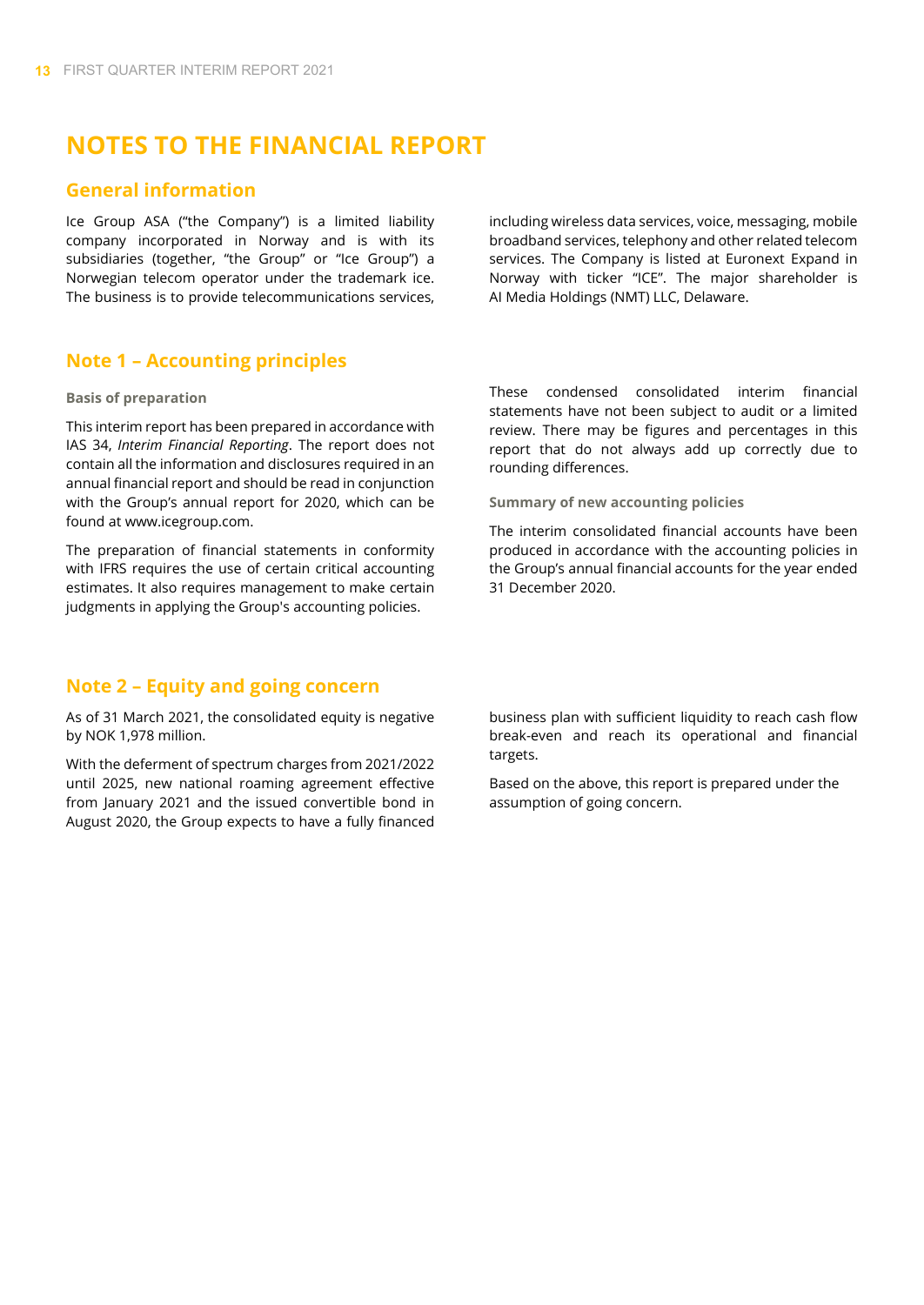#### **Note 3 – Borrowings**

|                                                | 31 Mar | 31 Mar | 31 Dec |
|------------------------------------------------|--------|--------|--------|
| <b>NOK</b> millions                            | 2021   | 2020   | 2020   |
| Senior unsecured bonds                         | 1,407  | 1,395  | 1,406  |
| Senior secured callable bonds                  | 2,057  | 1,388  | 1,392  |
| Convertible bonds                              | 578    |        | 543    |
| Goldentree loan (USD)                          | 1,113  | 1.240  | 1,111  |
| Rasmussengruppen loan (SEK)                    | 511    | 502    | 535    |
| TeliaSonera seller's credit                    |        | 57     |        |
| Long-term payable with Access Industries (USD) | 17     | 21     | 17     |
| <b>Total borrowings</b>                        | 5,685  | 4.603  | 5.004  |

|                                          |            | 31 Mar | 31 Mar | 31 Dec |
|------------------------------------------|------------|--------|--------|--------|
| Currency in millions                     | Currency   | 2021   | 2020   | 2020   |
| Goldentree loan                          | <b>USD</b> | 135    | 122    | 135    |
| Rasmussengruppen loan                    | SEK        | 524    | 482    | 513    |
| Long-term payable with Access Industries | USD        |        |        |        |

Please refer to note 22 in the 2020 Annual Report of Ice Group ASA for more information on borrowings.

In Q1 2021, Ice Group, through Ice Group Scandinavia Holdings AS, issued a new senior secured bond (ISIN NO0010939788) of NOK 1,400 million with maturity in March 2025. The new senior secured bond is issued at an interest rate of 3 months NIBOR, plus a margin of 4.0% per annum. The bond is to be listed at Oslo Stock

Exchange within 6 months of issuance. In March 2021, NOK 703 million of the net proceeds from the offering was used to redeem a portion of the Group's existing NOK 1,400 million senior secured bond (ISIN NO0010807092). In April 2021, the current outstanding amount of NOK 697 million will be redeemed.

#### **Note 4 - Segment information**

The segment information is reported in accordance with the reporting to Group Executive Management and is consistent with financial information used for assessing performance and allocating resources and is based on

business activities. Growth is measured from service revenues and profitability is measured from EBITDA adjusted performance, both by business activity.

|                     | Other           |                    |           |         |               |              |  |  |
|---------------------|-----------------|--------------------|-----------|---------|---------------|--------------|--|--|
| 2021 First quarter  | Smartphone      | <b>MBB</b> service | operating | Total   | <b>EBITDA</b> |              |  |  |
| <b>NOK millions</b> | service revenue | revenue            | revenue   | revenue | adiusted      | <b>CAPEX</b> |  |  |
| Norway              | 426             | 83                 | 42        | 552     | 95            | 178          |  |  |
| Other               | 0               |                    |           | -0      | $-10$         |              |  |  |
| <b>Total</b>        | 426             | 83                 | 42        | 552     | 86            | 178          |  |  |

|                    | Other           |                    |           |         |               |                          |  |
|--------------------|-----------------|--------------------|-----------|---------|---------------|--------------------------|--|
| 2020 First quarter | Smartphone      | <b>MBB</b> service | operating | Total   | <b>EBITDA</b> |                          |  |
| NOK millions       | service revenue | revenue            | revenue   | revenue | adjusted      | <b>CAPEX</b>             |  |
| Norway             | 378             | 75                 | 35        | 488     | 10            | 198                      |  |
| Other              | 0               |                    |           |         | -6            | $\overline{\phantom{0}}$ |  |
| <b>Total</b>       | 378             | 78                 | 35        | 491     |               | 198                      |  |

|                     | Other           |                    |           |         |               |              |  |
|---------------------|-----------------|--------------------|-----------|---------|---------------|--------------|--|
| 2020 Full year      | Smartphone      | <b>MBB</b> service | operating | Total   | <b>EBITDA</b> |              |  |
| <b>NOK</b> millions | service revenue | revenue            | revenue   | revenue | adjusted      | <b>CAPEX</b> |  |
| Norway              | 1.593           | 312                | 186       | 2.091   |               | 948          |  |
| Other               | 0               |                    | -1        |         | $-36$         | $-1$         |  |
| <b>Total</b>        | 1,593           | 317                | 184       | 2.094   | 41            | 948          |  |

Revenue from intercompany transactions is not included in the segment information. Non-current assets exclude financial assets and deferred tax assets, include investments in contracts assets and business combinations.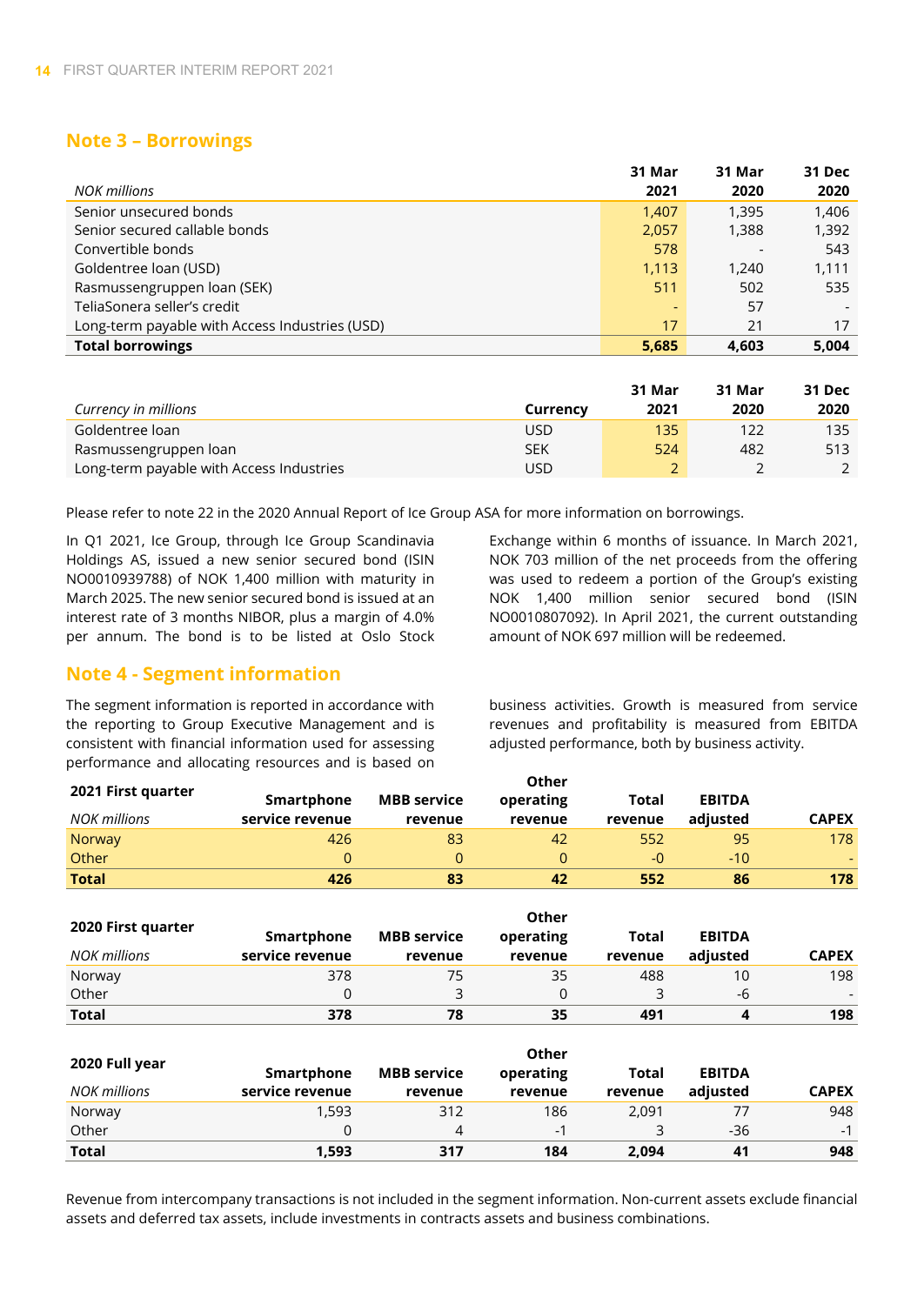#### **Note 5 – Disaggregation of revenue**

In the following table, revenue is disaggregated by major revenue streams divided into the reportable segments as disclosed in note 4. For further information on the categories, please refer to note 5 and 6 in the 2020 Annual Report of Ice Group ASA.

**Disaggregation of revenue from contracts with customers**

The group derives revenue from the transfer of services over time and at a point in time in the following major service lines and geographical regions:

| 2021 First quarter              | Service revenue |                          | <b>Other revenue</b> |       |       |
|---------------------------------|-----------------|--------------------------|----------------------|-------|-------|
| <b>NOK</b> millions             | Norway          | Other                    | Norway               | Other | Total |
| Revenue from external customers | 510             | $\overline{\phantom{0}}$ | 42                   | $-0$  | 552   |
| Timing of revenue recognition:  |                 |                          |                      |       |       |
| At a point in time              | 104             | $\overline{\phantom{0}}$ | 42                   | $-0$  | 146   |
| Over time                       | 406             | $\overline{\phantom{0}}$ |                      |       | 406   |

| 2020 First quarter              | Service revenue |       | Other revenue |       |       |
|---------------------------------|-----------------|-------|---------------|-------|-------|
| <b>NOK</b> millions             | Norway          | Other | Norway        | Other | Total |
| Revenue from external customers | 453             | 3     | 35            |       | 491   |
| Timing of revenue recognition:  |                 |       |               |       |       |
| At a point in time              | 95              |       | 35            |       | 130   |
| Over time                       | 358             | 3     |               | -     | 361   |

| 2020 Full year                  | Service revenue |       | <b>Other revenue</b> |       |       |
|---------------------------------|-----------------|-------|----------------------|-------|-------|
| <b>NOK</b> millions             | Norway          | Other | Norway               | Other | Total |
| Revenue from external customers | 1.906           | 4     | 186                  | $-1$  | 2,094 |
| Timing of revenue recognition:  |                 |       |                      |       |       |
| At a point in time              | 409             |       | 185                  | - 1   | 592   |
| Over time                       | 1.497           | 4     |                      | -     | 1.502 |

Revenues from external customers comes in all material aspects from service subscriptions, which are over time, and CPE sales which are recognised at the point in time of the sale. Other revenue consists of CPE sales and other operational revenue.

**Assets and liabilities related to contracts with customers**

The Group has recognised the following assets and liabilities related to contracts with customers:

|                                                                       | 31 Mar | 31 Mar   | 31 Dec |
|-----------------------------------------------------------------------|--------|----------|--------|
| NOK millions                                                          | 2021   | 2020     | 2020   |
| Trade receivables                                                     | 158    | 137      | 178.   |
| Contract assets included in Prepaid expenses and accrued income       | 38     | 47       | 40     |
| Contract liabilities included in Accrued expenses and deferred income | 42     | $\Delta$ |        |

**Revenue recognised in relations to contract liabilities**

The following table shows how much of the revenue recognised in the reporting period relates to carried-forward contract liabilities and how much relates to performance obligations that were satisfied in a prior year.

|                                                                 | First quarter |      | <b>Full year</b> |
|-----------------------------------------------------------------|---------------|------|------------------|
| NOK millions                                                    | 2021          | 2020 | 2020             |
| $\blacksquare$ Revenue from contract liabilities $\blacksquare$ | ےد            |      |                  |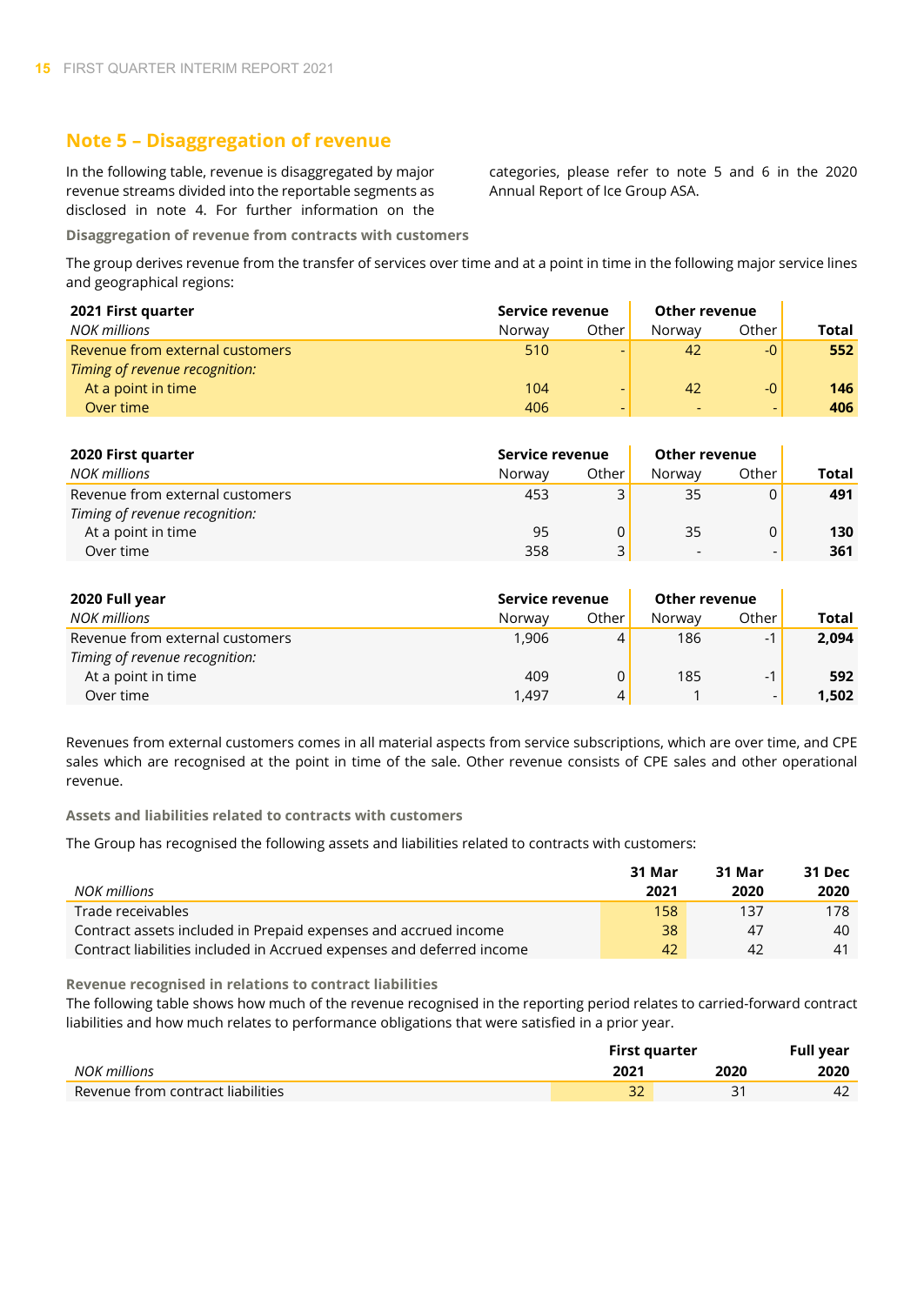**Assets recognised from costs to fulfil a contract**

In addition to the contract balances disclosed above, the Group has also recognised an asset in relation to costs to fulfil long-term contracts.

|                                                           | 31 Mar | 31 Mar | 31 Dec |
|-----------------------------------------------------------|--------|--------|--------|
| NOK millions                                              | 2021   | 2020   | 2020   |
| Costs to fulfil a contract at the beginning of the period | 387    | 362    | 362    |
| Costs capitalised during the period                       | 49     | 51     | 282    |
| Amortisation during the period                            | $-63$  | -55    | $-257$ |
| Costs to fulfil a contract at the end of the period       | 373    | 358    | 387    |

### **Note 6 – Financial items**

|                                     | <b>First quarter</b> |        | <b>Full year</b> |
|-------------------------------------|----------------------|--------|------------------|
| NOK millions                        | 2021                 | 2020   | 2020             |
| Interest income                     | 0                    |        |                  |
| Currency gains, net                 | ٠                    |        | 97               |
| <b>Financial income</b>             | $\bf{0}$             |        | 98               |
| Interest expense                    | $-126$               | $-101$ | $-416$           |
| Interest expenses related to leases | $-39$                | $-37$  | $-143$           |
| Currency losses, net                | $-40$                | $-166$ |                  |
| Other financial expenses            | 0                    | $-0$   | -3               |
| <b>Financial expenses</b>           | $-205$               | $-303$ | $-562$           |
| <b>Net financial items</b>          | $-205$               | $-302$ | $-464$           |

Paid interest expense for the period was NOK 52 million (59).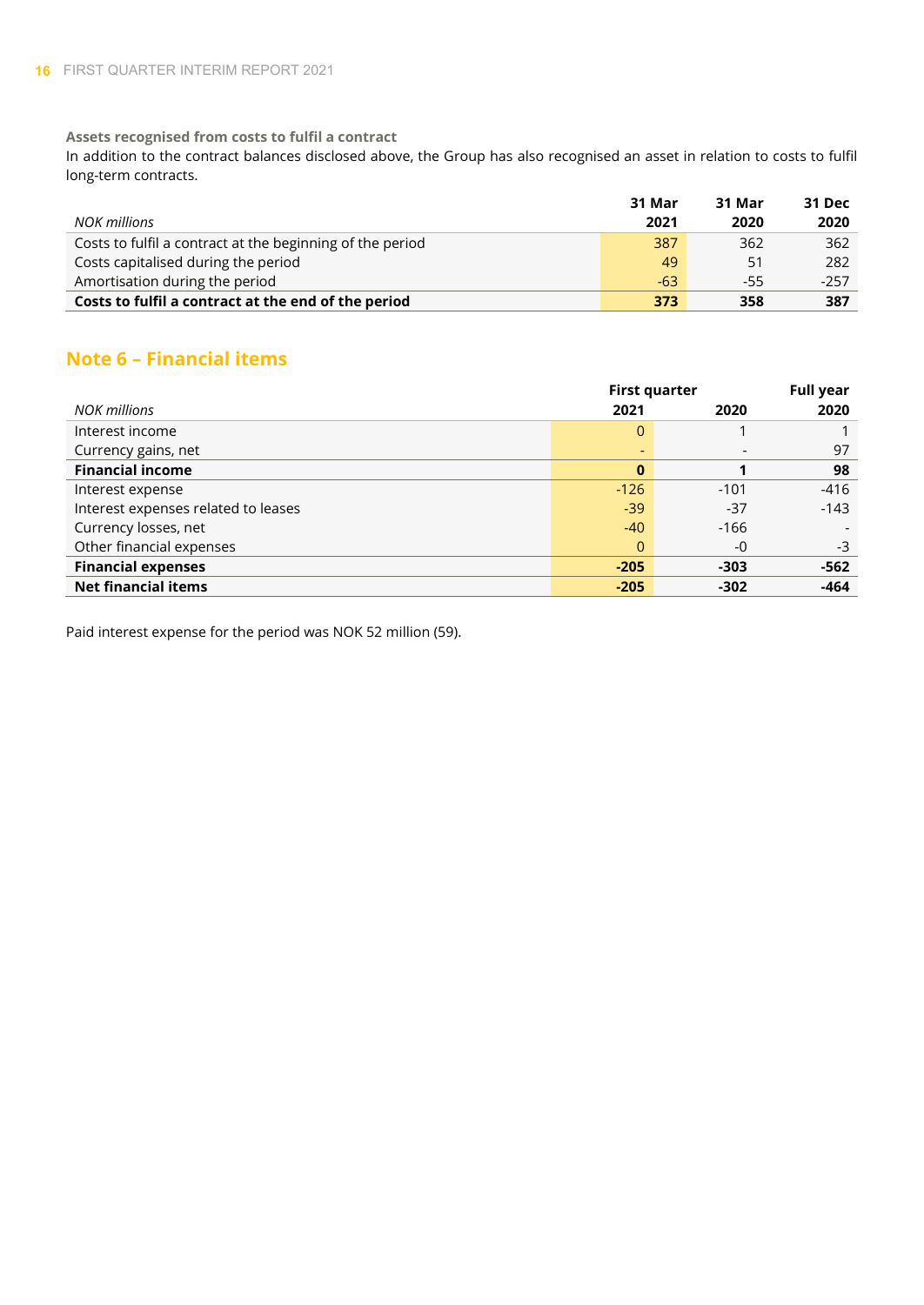#### **Note 7 – Leases**

Please refer to note 14 in the 2020 Annual Report of Ice Group ASA for more information on leases.

The note provides information for leases where the Group is a lessee. The rights-of-use assets stated below have been recognised in the balance sheet as tangible and intangible fixed assets.

#### **Items recognised in the balance sheet**

| <b>NOK</b> millions        |       | 31 Mar 2021 31 Mar 2020 31 Dec 2020 |                |
|----------------------------|-------|-------------------------------------|----------------|
| <b>Right-of-use assets</b> |       |                                     |                |
| Licenses                   | 1,578 | 1,632                               | 1,565          |
| Property                   | 62    | 66                                  | 59             |
| Technical equipment        | 1,003 | 1,118                               | 977            |
| Equipment and tools        | 0     |                                     | $\overline{0}$ |
| Other tangible assets      |       |                                     |                |
| <b>Total</b>               | 2,643 | 2,818                               | 2,602          |
|                            |       |                                     |                |
| <b>Lease liabilities</b>   |       |                                     |                |
| Current                    | 265   | 87                                  | 176            |
| Non-current                | 1,797 | 1,941                               | 1,769          |
| <b>Total</b>               | 2,061 | 2,028                               | 1,945          |

#### **Items recognised in the statement of comprehensive income**

| <b>NOK</b> millions                               |       | 31 Mar 2021 31 Mar 2020 31 Dec 2020 |        |
|---------------------------------------------------|-------|-------------------------------------|--------|
| Depreciation charge of right-of-use asset         |       |                                     |        |
| Licenses                                          | $-23$ | $-23$                               | $-91$  |
| Property                                          | $-2$  | $-2$                                | -9     |
| Technical equipment                               | $-20$ | $-17$                               | $-73$  |
| Equipment and tools                               | $-0$  | $-0$                                | $-0$   |
| Other tangible assets                             | $-0$  | $-0$                                | $-1$   |
| <b>Total</b>                                      | -46   | -43                                 | $-174$ |
| Interest expense (included in financial expenses) | $-39$ | $-37$                               | $-143$ |

Total cash outflow related to leases in the first quarter of 2021 amounted to NOK 89 million (72).

#### **Note 8 – Legal disputes**

GoldenTree Asset Management LP (GoldenTree) has submitted a statement of claim to Oslo District Court to obtain a judgement that the loan agreement with the Group has been breached 14 times since 2017 (7 of these alleged breaches consisting of not informing GoldenTree of the alleged breaches) and that the lenders are entitled to an increase in the interest rate of 5 percentage points for each breach. According to GoldenTree this implies that interest accrued in the last year ending 30 September 2020 alone amounts to USD 112,376,900. GoldenTree alleges that this interest amount is due and

payable and requests that the Ice Group ASA subsidiary, AINMT Holdings AB, be ordered to pay this amount to GoldenTree. GoldenTree has been informed of the public bond issues and has never before objected to or raised any concerns in relation thereto.

In Ice Group's opinion there is no merit to any of GoldenTree's claims that the loan agreement has been breached. Ice Group will vigorously oppose all GoldenTree's allegations in a possible law-suit.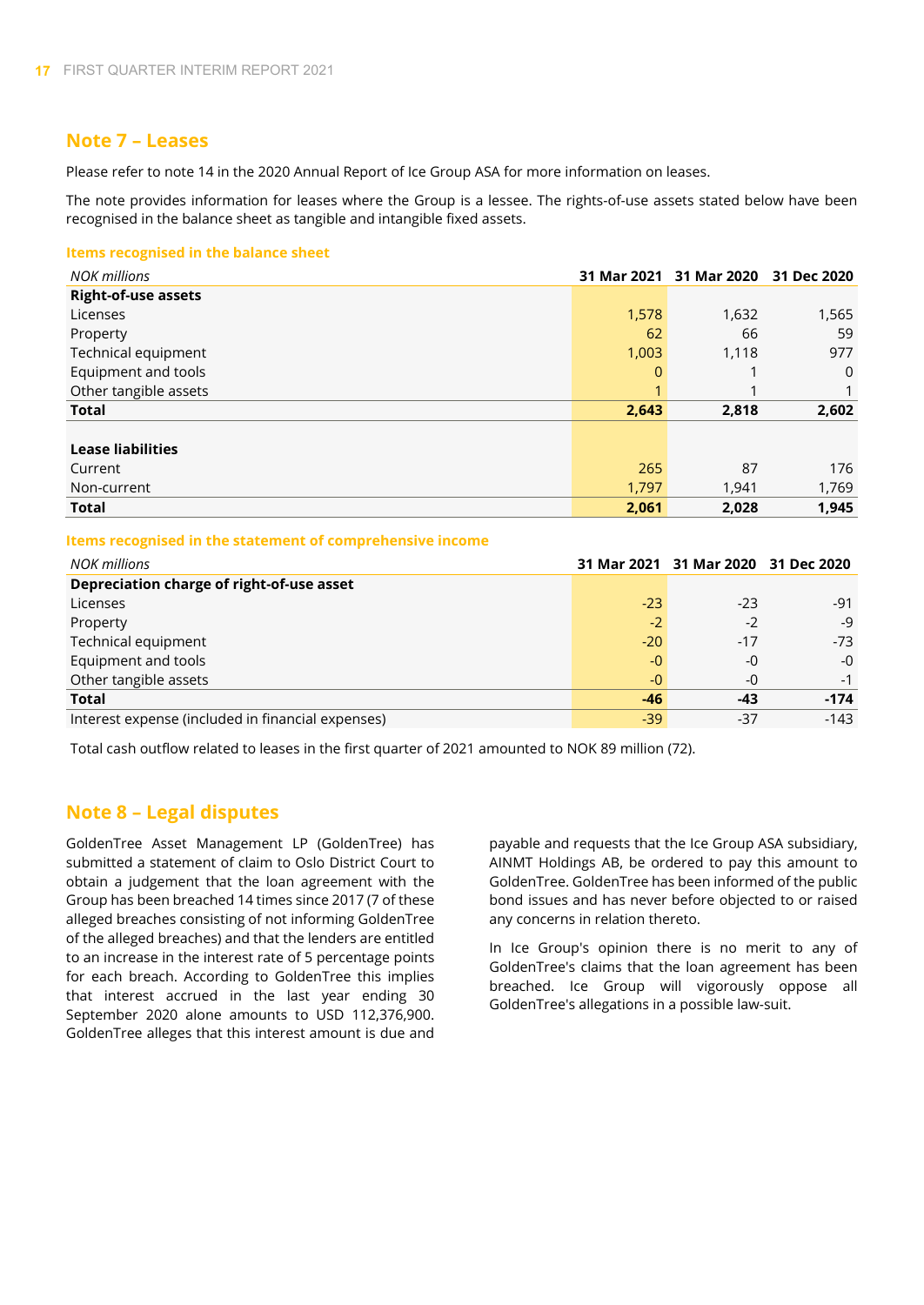#### **Note 9 – Events after the closing of the period**

On 12 April 2021, GoldenTree submitted a pleading to the court in the dispute described in note 8. In the pleading, GoldenTree admits that it received information about the disputed historic financing transactions when they took place - despite not raising any objections until August 2020 - which AINMT Holdings AB already had invoked as a key defense against the claim. In the same pleading, GoldenTree agrees to refer the dispute to mediation,

which will take place in June 2021. In the pleading GoldenTree has further expanded its claim to include 6 additional alleged breaches (connected to Ice Group Scandinavia Holdings AS' refinancing of its NOK 1,400 million senior secured bond), based on the same legal arguments as for the original claim. Ice Group believes the expanded claim is meritless, and will continue to vigorously defend against the entire claim.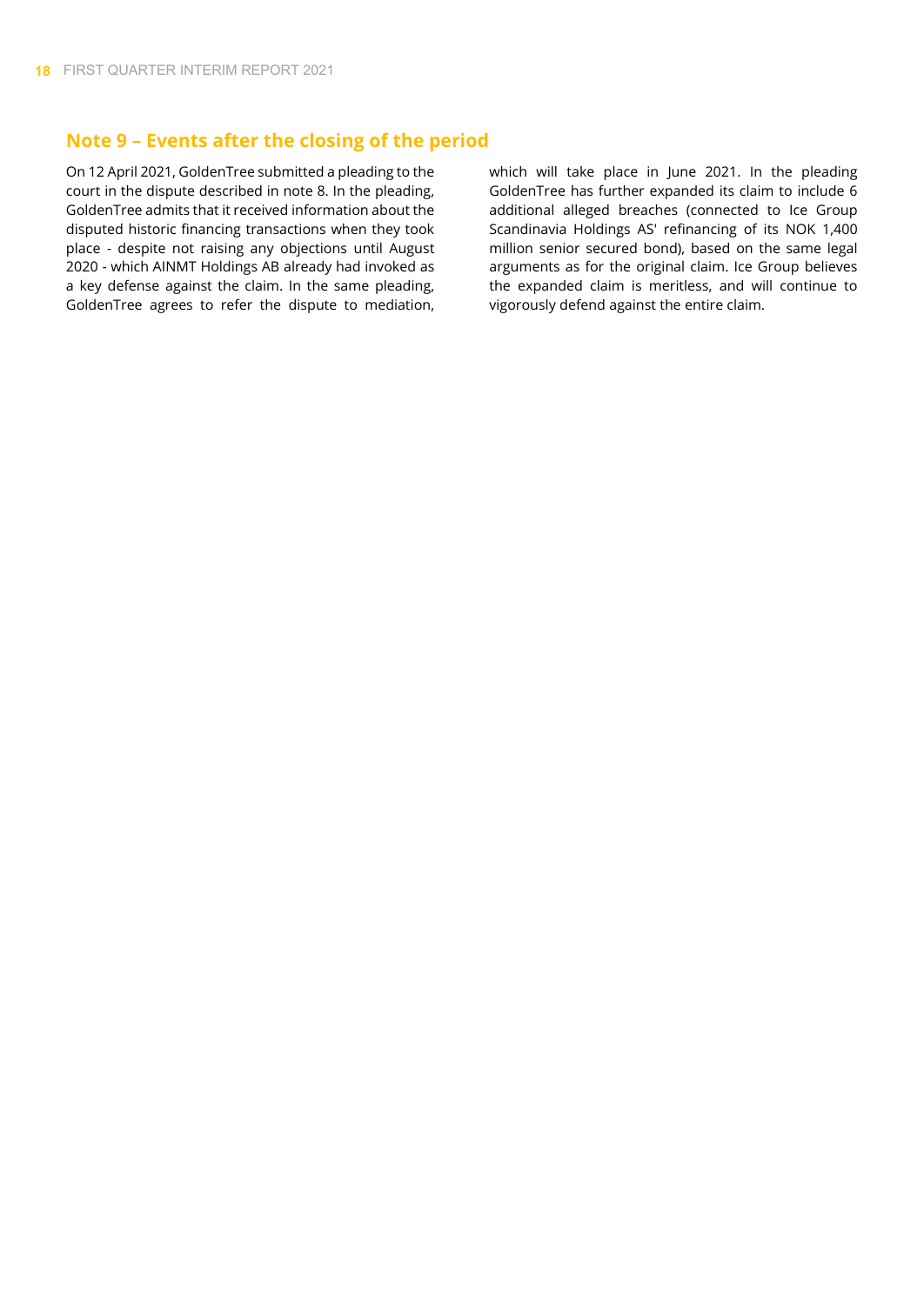# **ALTERNATIVE PERFORMANCE MEASURES AND DEFINITIONS**

#### **Alternative Performance Measures**

Ice Group's financial information is prepared in accordance with IFRS. In addition to the ordinary financial performance measures prepared in accordance with IFRS, it is management's intent to provide alternative performance measures ("APM") to enhance the understanding of the Group's underlying performance.

Financial APMs are intended to enhance comparability of the results, financial position and cash flows from period to period, and Ice Group believes that these are frequently used by analysts, investors and other parties. These measures are adjusted IFRS measures, defined, calculated and used in a consistent and transparent manner over the years and across the company where

#### **EBITDA adjusted**

EBITDA (Earnings Before Interests, Taxes, Depreciations and Amortisations) adjusted is a financial parameter that Ice Group considers to be relevant to an investor who wants to understand the generation of earnings before investment in fixed assets. Ice Group defines EBITDA adjusted as operating profit after adjustment of

relevant. The alternative performance measures take into consideration items regarded as special due to their nature and include among others provision for nonrecurring or non-operational items as technical migrations, restructurings, write-downs, strategic processes, refinancing and share-based compensation expenses.

- Financial APMs should not be considered as a substitute for measures of performance in accordance with IFRS.
- APMs may be calculated differently by other companies.

expenses for depreciation, amortisation and impairment losses, foreign exchange differences recognised in income pertaining to revaluation of items in the balance sheet, non-recurring and non-operational items. Any effects from business combinations are not included.

|                                                  | First quarter |        | Full year |
|--------------------------------------------------|---------------|--------|-----------|
| NOK millions                                     | 2021          | 2020   | 2020      |
| <b>Operating result</b>                          | $-58$         | $-117$ | $-512$    |
| Depreciation & amortisation                      | 142           | 116    | 528       |
| <b>EBITDA</b>                                    | 83            | -1     | 16        |
| Network upgrades & migrations                    | 0             |        | 6         |
| Other non-recurring items incl. redundancy costs | $-0$          |        |           |
| Share-based compensation expense                 |               |        | 16        |
| <b>EBITDA adjusted</b>                           | 86            |        |           |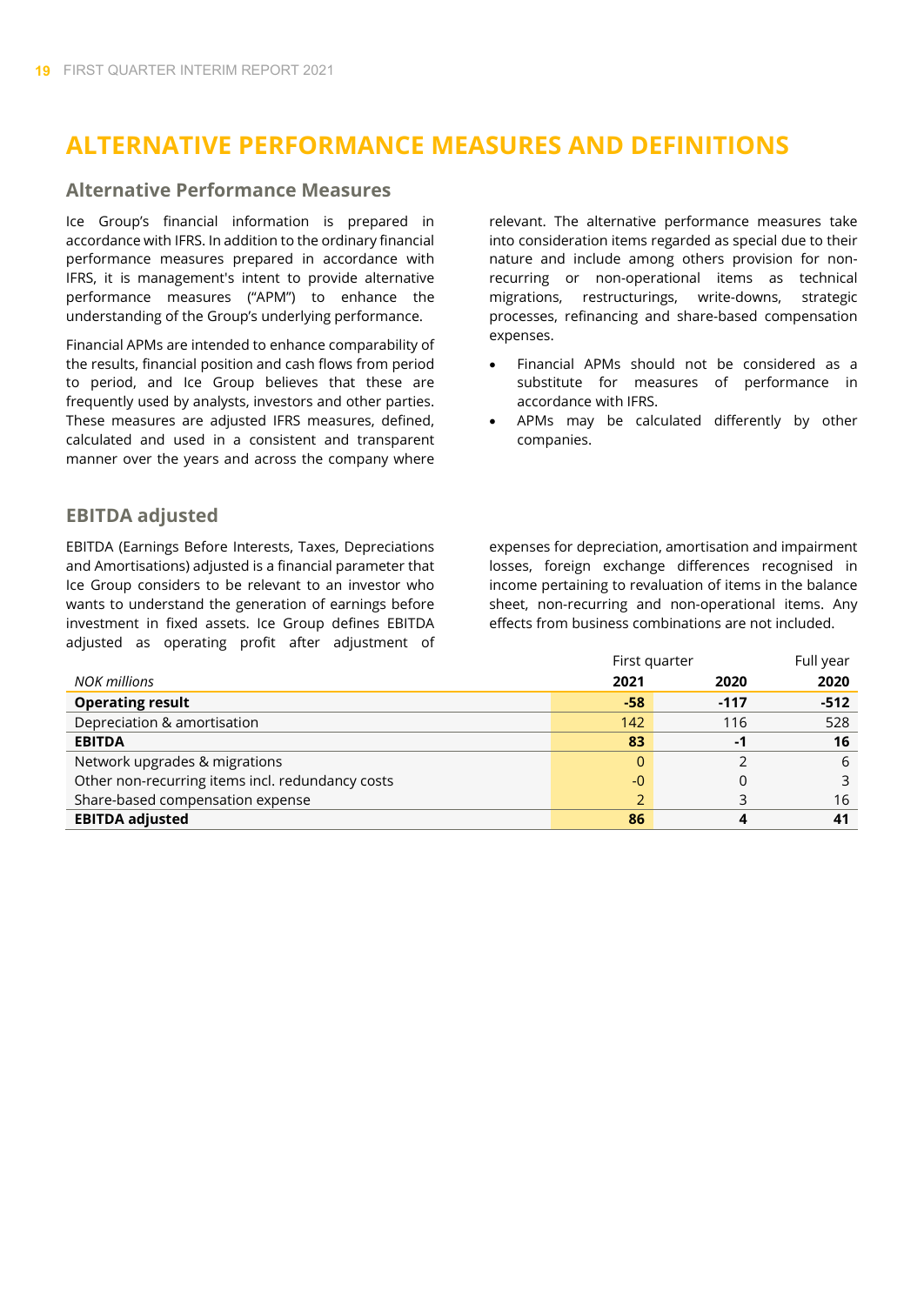#### **CAPEX**

Ice Group considers CAPEX, CAPEX excluding contracts with customers, CAPEX excluding licenses and spectrum and CAPEX excluding licences, spectrum and contracts with customers as important measures to be able to understand the Group's investments in intangible, tangible and other non-current assets.

|                                                       | First quarter |       | Full year |
|-------------------------------------------------------|---------------|-------|-----------|
| <b>NOK</b> millions                                   | 2021          | 2020  | 2020      |
| Investments in intangible assets                      | 11            | 16    | 125       |
| Investments in tangible assets                        | 118           | 131   | 540       |
| Change contracts with customers                       | 49            | 51    | 282       |
| <b>CAPEX</b>                                          | 178           | 198   | 948       |
| Change in contracts with customers                    | $-49$         | $-51$ | $-282$    |
| <b>CAPEX excluding contracts with customers</b>       | 129           | 147   | 666       |
|                                                       |               |       |           |
| <b>CAPEX</b>                                          | 178           | 198   | 948       |
| Licences and spectrum                                 |               |       | $-2$      |
| <b>CAPEX excluding licences and spectrum</b>          | 178           | 198   | 946       |
| Change in contracts with customers                    | $-49$         | 51    | $-282$    |
| CAPEX excluding licences, spectrum and contracts with |               |       |           |
| customers                                             | 129           | 147   | 664       |

#### **NIBD**

Ice Group considers NIBD (Net Interest-Bearing Debt) to be an important measure to be able to understand the Group's indebtedness. NIBD presented below is based on

the total group for continuing operations and is defined as Gross Interest-Bearing Debt less Cash and cash equivalents.

|                                          | 31 Mar   | 31 Mar | <b>31 Dec</b> |
|------------------------------------------|----------|--------|---------------|
| <b>NOK</b> millions                      | 2021     | 2020   | 2020          |
| Total borrowings                         | 5,685    | 4,603  | 5,004         |
| Adjusted for:                            |          |        |               |
| Capitalised loan costs                   | 86       | 76     | 60            |
| Long-term payable with Access Industries | $-17$    | $-21$  | $-17$         |
| <b>Gross Interest-bearing Debt</b>       | 5,754    | 4,657  | 5,047         |
|                                          |          |        |               |
| Cash and cash equivalents                | $-1,183$ | $-958$ | $-779$        |
| <b>Net Interest-bearing Debt</b>         | 4,571    | 3,699  | 4,268         |

The Group issued a new senior secured bond in first quarter of 2021 of NOK 1,400 million of which NOK 703 million was used to redeem the existing NOK 1,400 million (ISIN NO0010807092) senior secured bond. Accrued interests have been capitalised.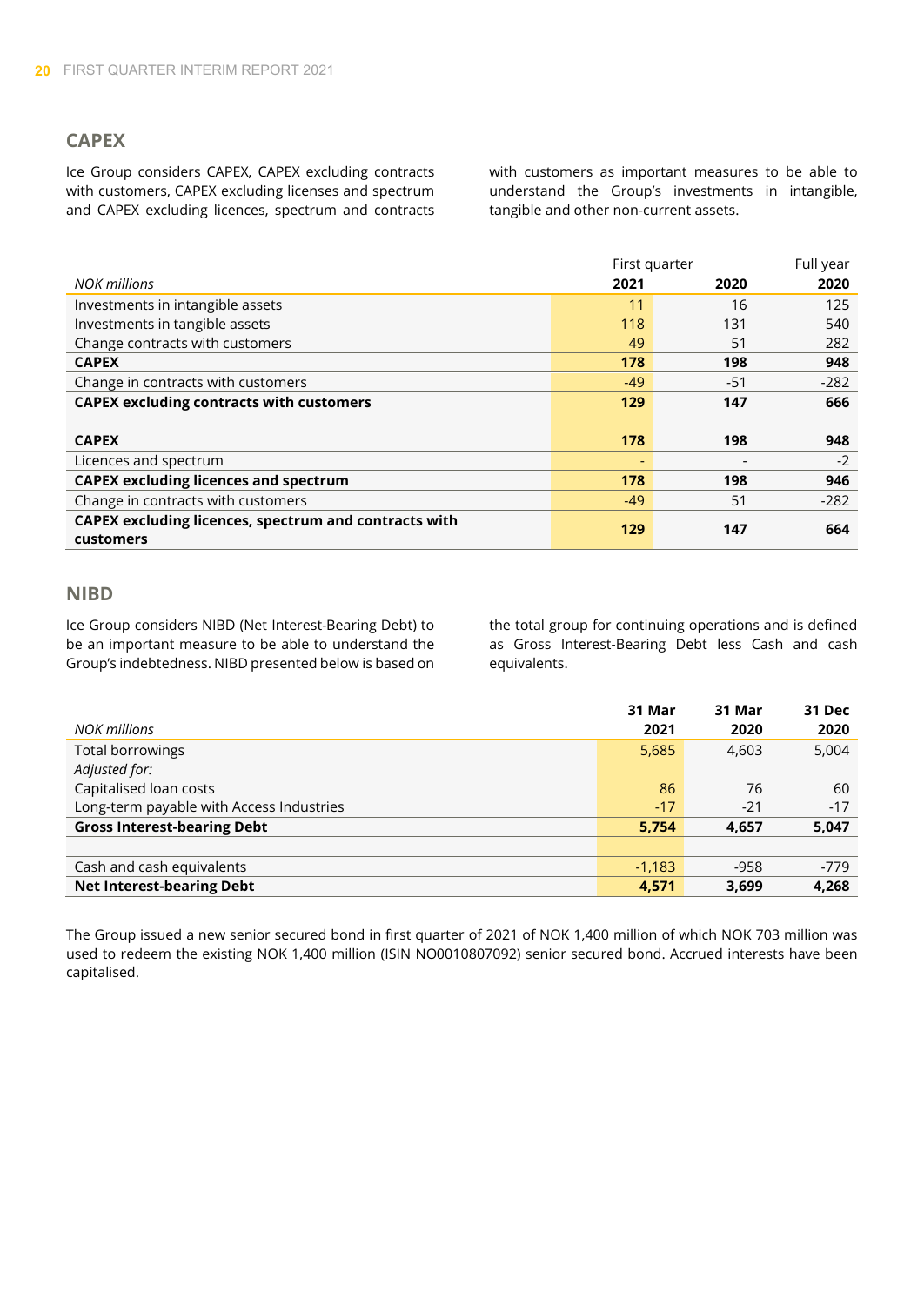# **CONSOLIDATED KEY RATIOS**

|                                            | First quarter |          | Full year |
|--------------------------------------------|---------------|----------|-----------|
| <b>NOK</b> millions                        | 2021          | 2020     | 2020      |
| Profit                                     |               |          |           |
| EBITDA adjusted                            | 86            | 4        | 41        |
| Operating result                           | $-58$         | $-117$   | $-512$    |
|                                            |               |          |           |
| Key ratios - increase                      |               |          |           |
| Service revenue growth in %                | 12%           | 22%      | 13%       |
| Service revenue growth in absolute numbers | 54            | 81       | 223       |
| Key ratios - financial position            |               |          |           |
| Cash liquidity %                           | 142%          | 126%     | 98%       |
| Total assets                               | 6,838         | 6,342    | 6,375     |
| Equity                                     | $-1,978$      | $-1,409$ | $-1,793$  |
| Gross interest-bearing debt                | 5,754         | 4,657    | 5,047     |
| Net interest-bearing debt                  | 4,571         | 3,699    | 4,268     |

# **DEFINITIONS**

| ARPU                        | Average Revenue Per User                                                                                                                                                                                                                                                                            |
|-----------------------------|-----------------------------------------------------------------------------------------------------------------------------------------------------------------------------------------------------------------------------------------------------------------------------------------------------|
| EBITDA adjusted             | Ice Group defines EBITDA adjusted as operating income after adjustment of expenses for<br>depreciation, amortisation, impairment, network upgrades, share based compensation<br>expense, non-recurring and other non-operational items. Any effects from business<br>combinations are not included. |
| <b>CAPEX</b>                | CAPEX is defined as investments in non-current assets as stated in the statement of cash-<br>flows                                                                                                                                                                                                  |
| Cash liquidity in %         | Current assets divided by current liabilities                                                                                                                                                                                                                                                       |
| Net result margin in %      | Profit after financial items divided by total operating revenue                                                                                                                                                                                                                                     |
| <b>NRA</b>                  | National Roaming Agreement                                                                                                                                                                                                                                                                          |
| Operating result            | Profit before financial items and tax                                                                                                                                                                                                                                                               |
| Operating margin in %       | Operating profit divided by total operating revenue                                                                                                                                                                                                                                                 |
| Return on Equity in %       | Profit/loss before tax divided by equity                                                                                                                                                                                                                                                            |
| Gross interest-bearing debt | Total interest-bearing debts including capitalised interests                                                                                                                                                                                                                                        |
| Net interest-bearing debt   | Gross interest-bearing debts less cash and cash equivalents                                                                                                                                                                                                                                         |
| Service revenue growth in % | Growth in comparison with the same period previous year in %                                                                                                                                                                                                                                        |
| Service revenue growth      | Growth in comparison with the same period previous year in absolute numbers                                                                                                                                                                                                                         |
| <b>VoLTE</b>                | Voice over LTE                                                                                                                                                                                                                                                                                      |
| <b>CPE</b>                  | <b>Customer Premises Equipment</b>                                                                                                                                                                                                                                                                  |